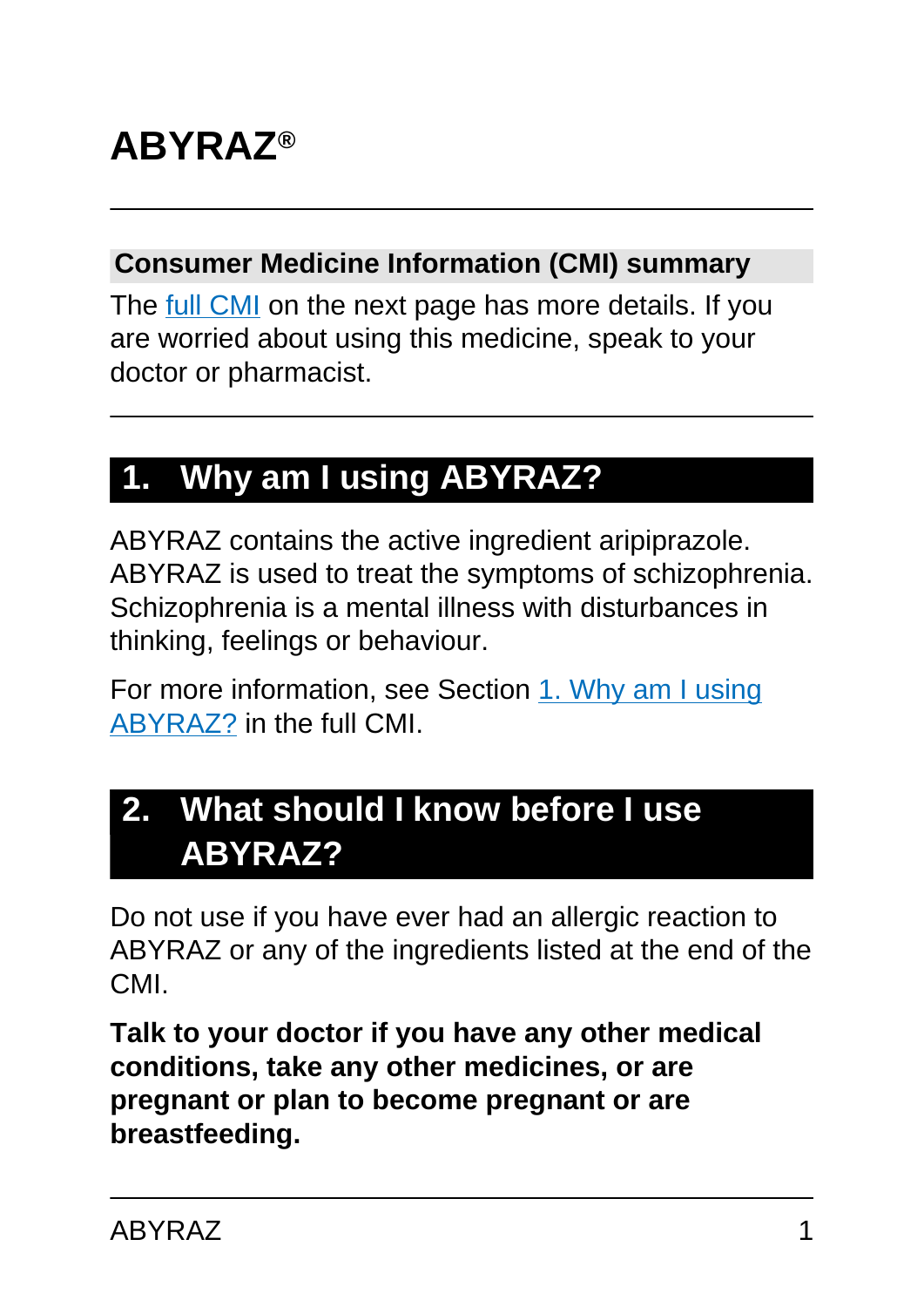For more information, see Section [2. What should I know](#page-5-0) [before I use ABYRAZ?](#page-5-0) in the full CMI.

## **3. What if I am taking other medicines?**

Some medicines may interfere with ABYRAZ and affect how it works.

A list of these medicines is in Section [3. What if I am](#page-8-0) [taking other medicines?](#page-8-0) in the full CMI.

## **4. How do I use ABYRAZ?**

- Unless your doctor gives you other directions, you should take ABYRAZ only once a day.
- Take ABYRAZ at the same time each day.

More instructions can be found in Section [4. How do I](#page-10-0) [use ABYRAZ?](#page-10-0) in the full CMI.

## **5. What should I know while using ABYRAZ?**

| Things you should do | • Remind any doctor,<br>dentist or pharmacist<br>you visit that you are<br>using ABYRAZ. |
|----------------------|------------------------------------------------------------------------------------------|
|                      | If you become pregnant<br>while taking ABYRAZ,<br>tell your doctor<br>immediately.       |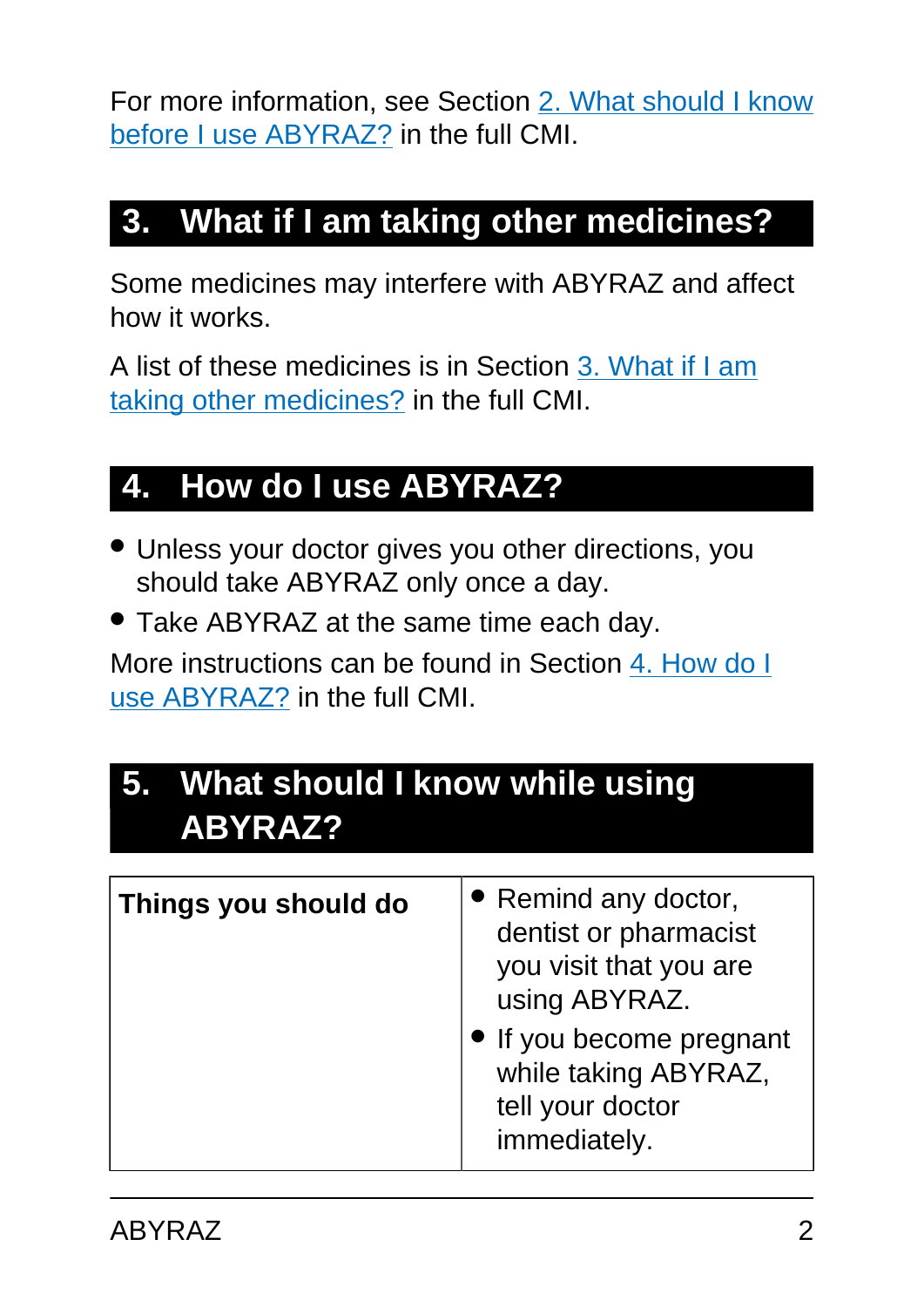| Things you should not<br>do         | Do not give ABYRAZ<br>to anyone else, even if<br>their symptoms seem<br>similar or they have the<br>same condition as you.<br>Do not stop taking<br>ABYRAZ or lower the<br>dosage, even if you are<br>feeling better, without<br>checking with your<br>doctor. |
|-------------------------------------|----------------------------------------------------------------------------------------------------------------------------------------------------------------------------------------------------------------------------------------------------------------|
| <b>Driving or using</b><br>machines | Make sure that you<br>know how you react to<br>ABYRAZ before you<br>drive a car, operate<br>machinery or do<br>anything else that could<br>be dangerous if you are<br>dizzy or light headed or<br>not alert                                                    |
| <b>Drinking alcohol</b>             | Be careful when drinking<br>alcohol while taking<br>ABYRAZ.<br>Your doctor may<br>suggest you avoid<br>alcohol while you are<br>being treated with<br>ABYRAZ.                                                                                                  |
| Looking after your<br>medicine      | ' Store ABYRAZ in a<br>cool place where the                                                                                                                                                                                                                    |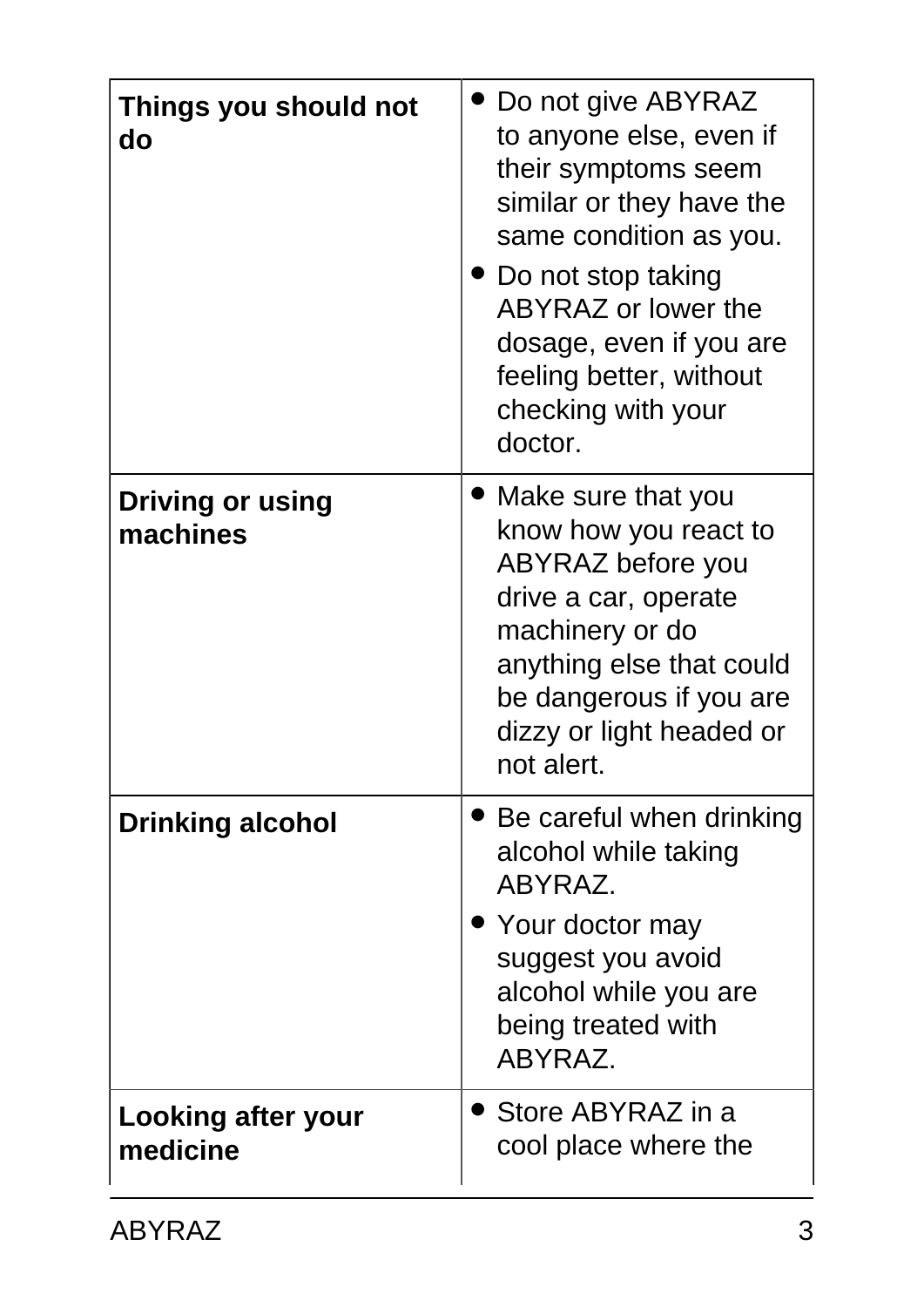temperature stays below 25°C.

For more information, see Section [5. What should I know](#page-12-0) [while using ABYRAZ?](#page-12-0) in the full CMI.

## **6. Are there any side effects?**

Common side effects are headache; indigestion; nausea; vomiting; insomnia; constipation; lightheadedness; drowsiness; agitation; anxiety; inability to sit or stand still; restless movement of the arms and legs. Serious side effects include seizures; fits or convulsions; fainting; sudden increase in body temperature; sweating.

For more information, including what to do if you have any side effects, see Section [6. Are there any side](#page-15-0) [effects?](#page-15-0) in the full CMI.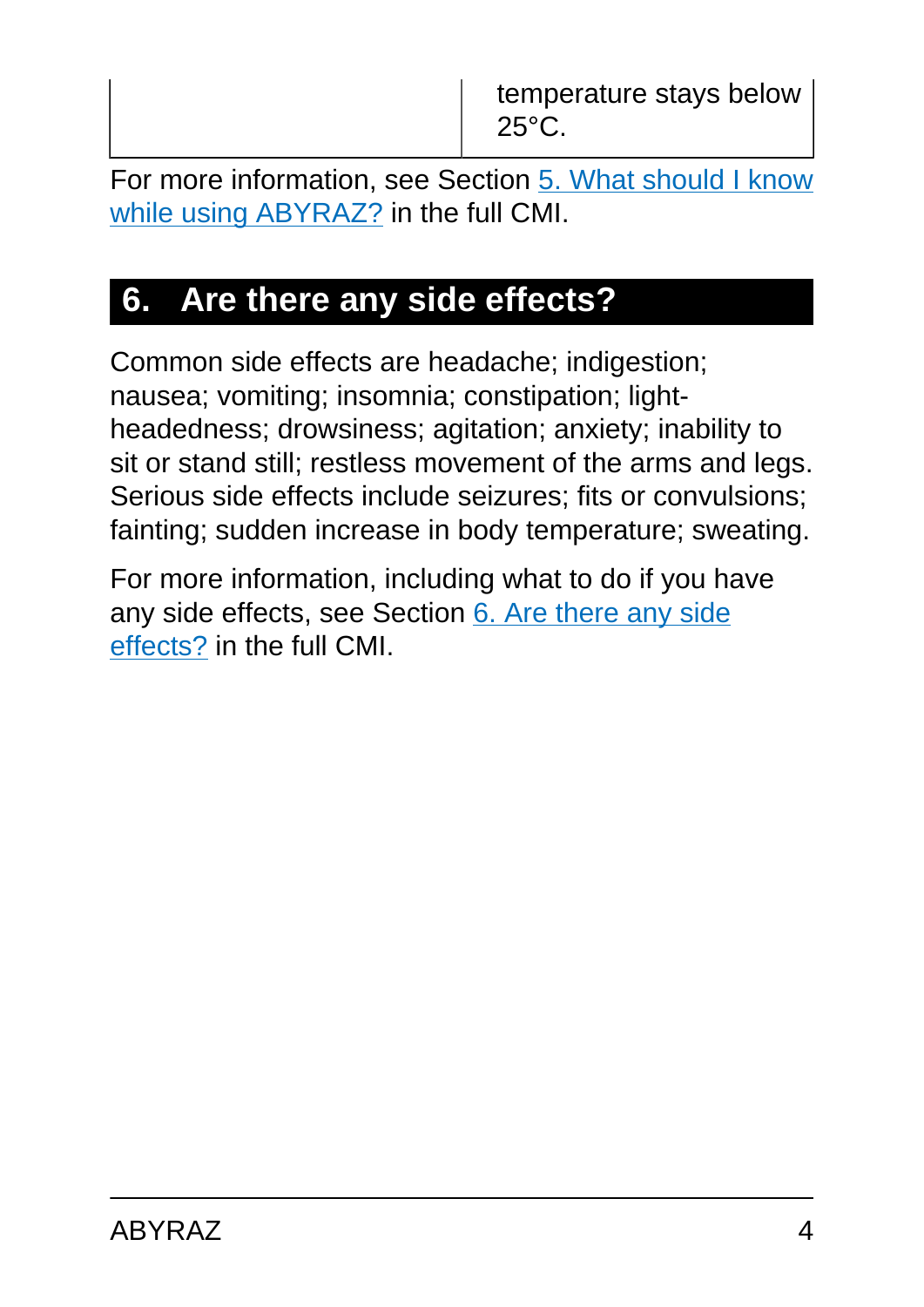# <span id="page-4-0"></span>**ABYRAZ®**

### **Active ingredient(s):** Aripiprazole

#### **Consumer Medicine Information (CMI)**

This leaflet provides important information about using ABYRAZ. **You should also speak to your doctor or pharmacist if you would like further information or if you have any concerns or questions about using ABYRAZ.**

**Where to find information in this leaflet:**

- [1. Why am I using ABYRAZ?](#page-4-1)
- [2. What should I know before I use ABYRAZ?](#page-5-0)
- [3. What if I am taking other medicines?](#page-8-0)
- [4. How do I use ABYRAZ?](#page-10-0)
- [5. What should I know while using ABYRAZ?](#page-12-0)
- [6. Are there any side effects?](#page-15-0)
- [7. Product details](#page-22-0)

## <span id="page-4-1"></span>**1. Why am I using ABYRAZ?**

**ABYRAZ contains the active ingredient aripiprazole.** ABYRAZ belongs to a group of medicines called antipsychotic agents which improve the symptoms of certain types of mental illness.

#### **ABYRAZ is used to treat symptoms of schizophrenia.**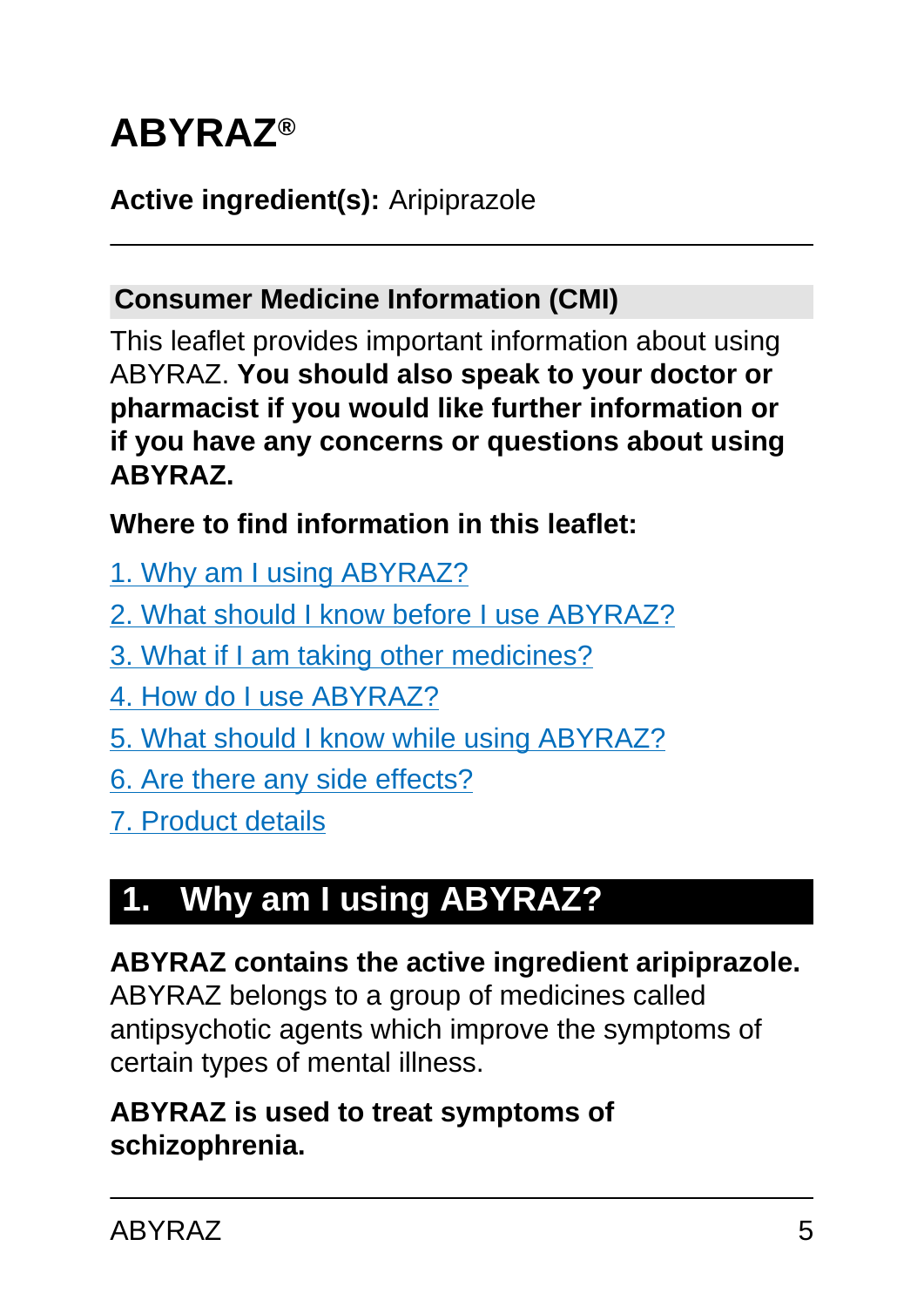Schizophrenia is a mental illness with disturbances in thinking, feelings or behaviour.

Your doctor may have prescribed ABYRAZ for another reason. Ask your doctor if you have any questions about why ABYRAZ has been prescribed for you.

There is no evidence that this medicine is addictive.

This medicine is available only with a doctor's prescription.

ABYRAZ is not recommended for use in children under the age of 18, as safety and efficacy have not been established in this age group.

## <span id="page-5-0"></span>**2. What should I know before I use ABYRAZ?**

## **Warnings**

### **Do not use ABYRAZ if:**

- you are allergic to aripiprazole, or any of the ingredients listed at the end of this leaflet.
- Always check the ingredients to make sure you can use this medicine.

Symptoms of an allergic reaction include:

- Rash, itching or hives on the skin
- Shortness of breath, wheezing or difficulty breathing
- Swelling of the face, lips, tongue, throat or other parts of the body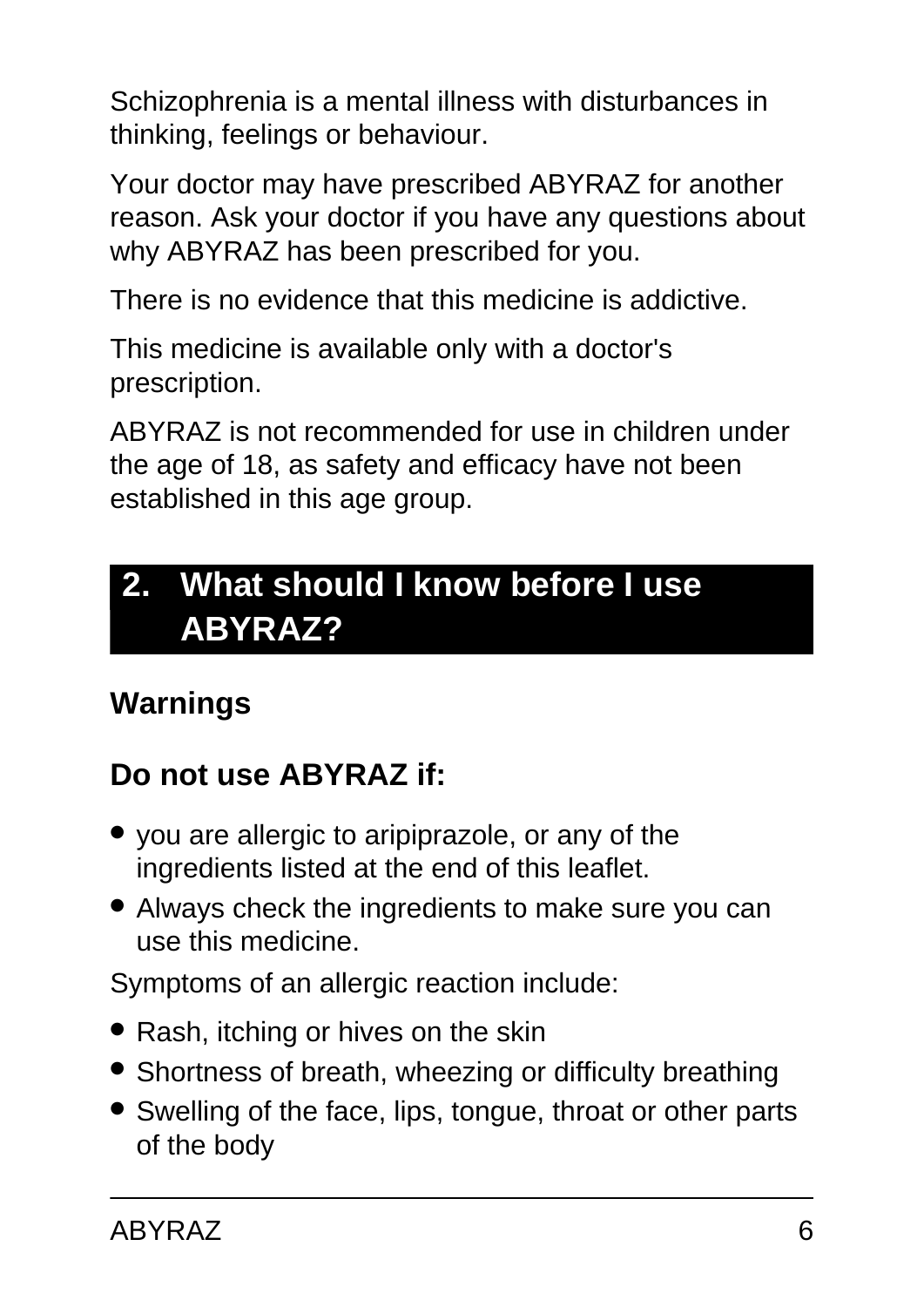Tell your doctor or pharmacist if you have allergies to:

- Any other medicines
- Any other substances such as foods, preservatives or dyes

#### **Do not take ABYRAZ after the expiry date or use by date printed on the pack.**

If you take this medicine after this date has passed, it may not work as well.

#### **Do not take ABYRAZ if the packaging is torn or shows signs of tampering.**

In this case, return it to your pharmacist.

#### **If you are not sure whether you should start taking ABYRAZ, talk to your doctor or pharmacist.**

### **Check with your doctor if you:**

- have any other medical conditions especially the following:
	- o a reaction to some medicines with a sudden increase in body temperature, sweating, fast heartbeat, muscle stiffness and fluctuating blood pressure, which may lead to coma. This reaction is called neuroleptic malignant syndrome
	- o a reaction to some medicines with abnormal movements of the tongue, or other uncontrolled movements of the mouth, tongue, cheeks or jaw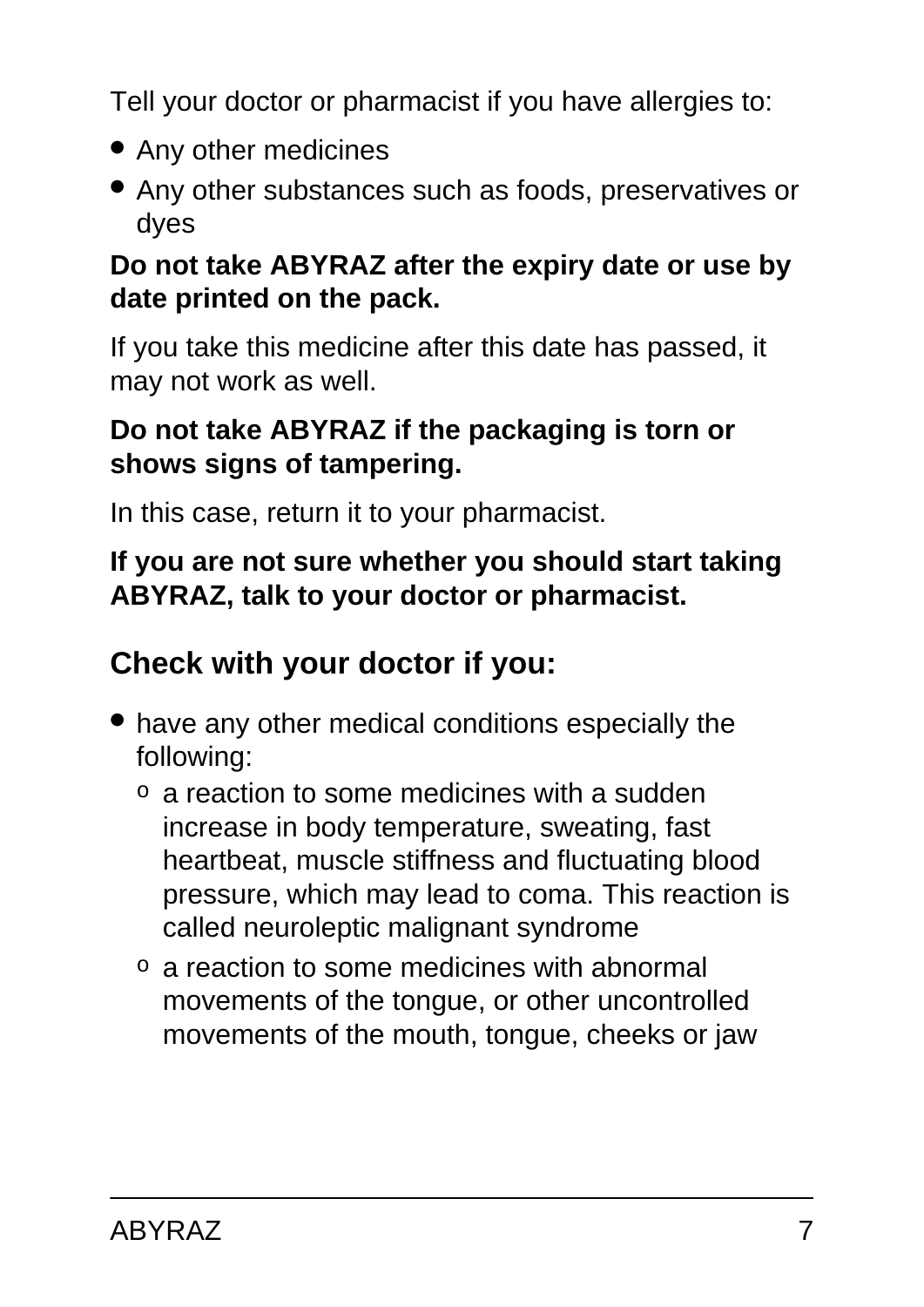which may progress to the arms and legs. This reaction is called tardive dyskinesia

- o low blood pressure
- o problems with your heart or blood vessels
- o epilepsy, seizures or fits
- o problems with your oesophagus (food pipe) such as difficulty swallowing
- o high blood sugar or diabetes mellitus
- o Alzheimer's disease or dementia
- o alcohol or drug abuse or dependence or a history of one of these
- o venous thromboembolism or are at risk of venous thromboembolism
- o have a history of or are at risk of sleep apnoea (a sleep disorder where your breathing is interrupted during sleep)
- o lactose intolerance
- take any medicines for any other condition
- [insert specific precautions relevant to the medical condition].

#### **Tell your doctor if you have past experience of excessive gambling.**

### **Tell your doctor if you drink alcohol.**

Your doctor may advise you to avoid alcohol as it can magnify the side-effects of this medicine.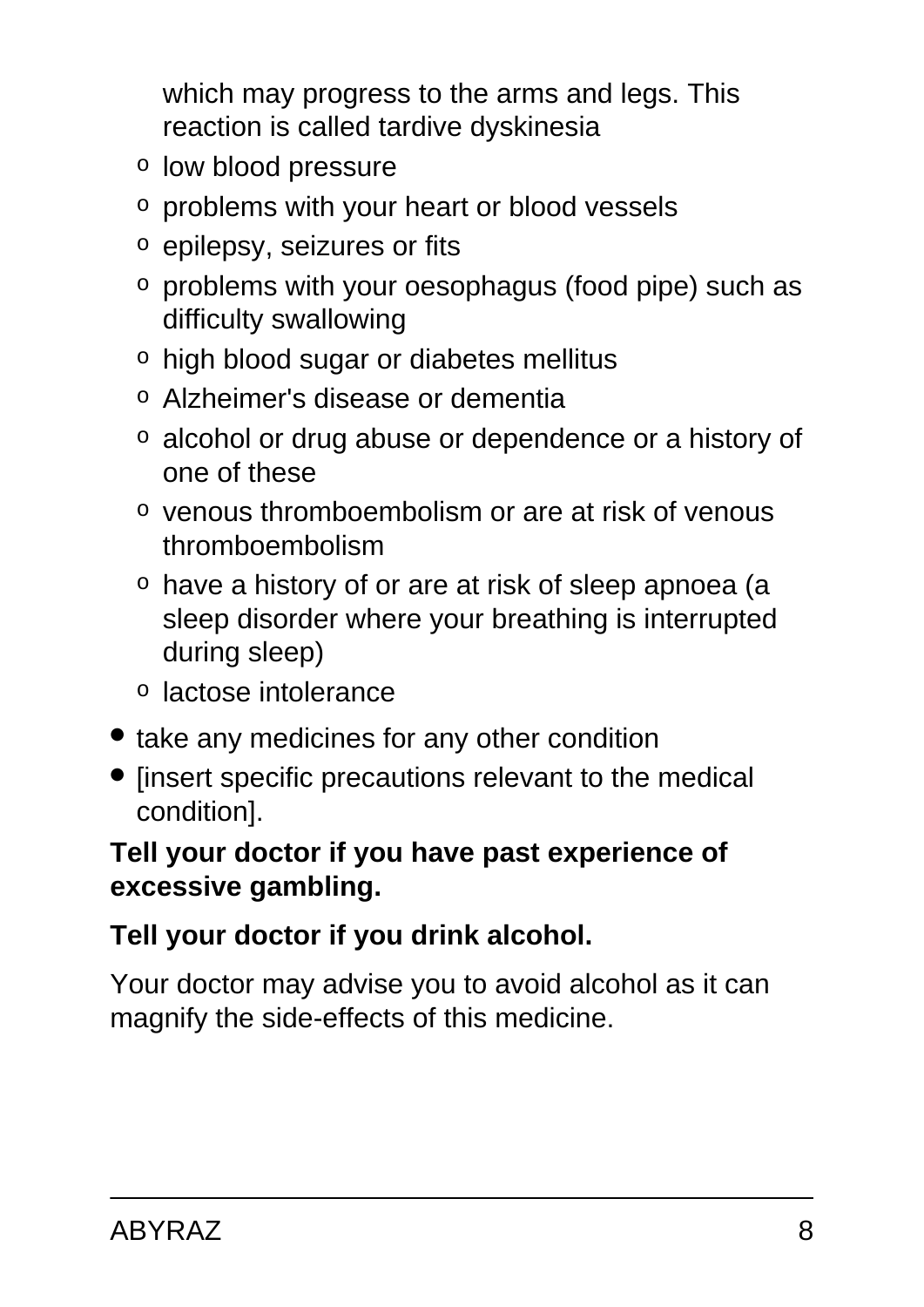**Aripiprazole may cause sleepiness, fall in blood pressure when standing up, dizziness and changes in your ability to move and balance, which may lead to falls. Caution should be taken.**

### **If you have not told your doctor about any of the above, tell them before you start taking ABYRAZ.**

During treatment, you may be at risk of developing certain side effects. It is important you understand these risks and how to monitor for them. See additional information under Section [6. Are there any side effects](#page-15-0)?

## **Pregnancy and breastfeeding**

Check with your doctor if you are pregnant or intend to become pregnant.

ABYRAZ is not recommended for use during pregnancy. If you need to take ABYRAZ during your pregnancy, your doctor will discuss with you the benefits and risks of taking this medicine. Babies exposed to antipsychotics (including aripiprazole) during the third trimester of pregnancy are at risk of experiencing shaking, muscle stiffness, difficulty in feeding and/or withdrawal symptoms. These symptoms may resolve spontaneously or require additional medical treatment.

Talk to your doctor if you are breastfeeding or intend to breastfeed.

<span id="page-8-0"></span>It is recommended that you do not breast feed while taking ABYRAZ as it may pass into the breast milk and therefore there is a possibility that the breast-fed baby may be affected.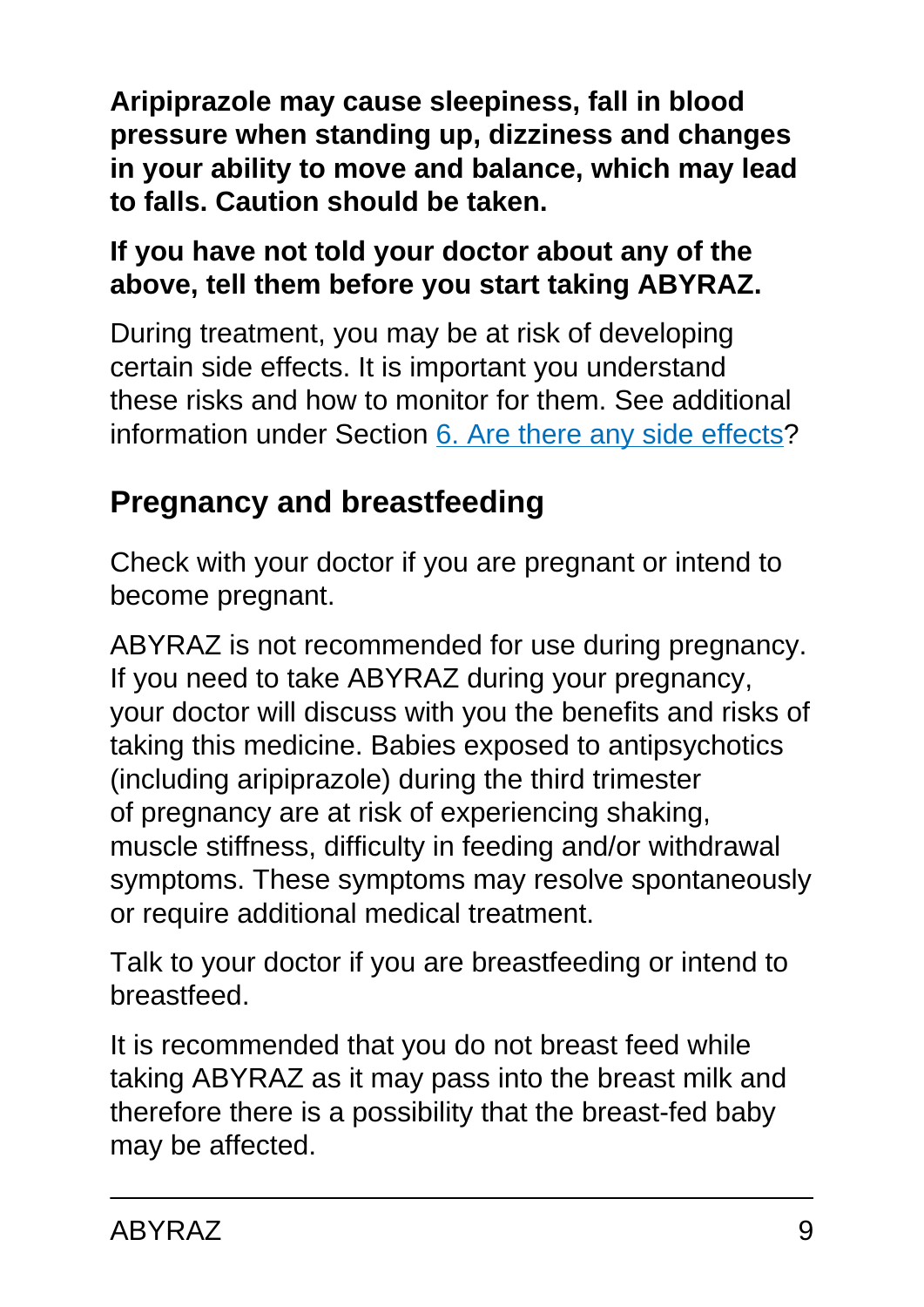## **3. What if I am taking other medicines?**

Tell your doctor or pharmacist if you are taking any other medicines, including any medicines, vitamins or supplements that you buy without a prescription from your pharmacy, supermarket or health food shop.

#### **Some medicines may interfere with ABYRAZ and affect how it works. These include:**

- medicines used to treat brain disorders such as anxiety, depression, mood swings, epilepsy or seizures, Parkinson's disease or insomnia
- medicines used to treat high blood pressure
- medicines used to treat fungal infections
- medicines used to treat heart rhythm disturbances
- medicines used to treat bacterial or viral infections
- a medicine called ciclosporin (Neoral®; Sandimmun®)
- a medicine called cimetidine (Magicul®)

These medicines may be affected by ABYRAZ or may affect how well it works. You may need different amounts of your medicines, or you may need to take different medicines.

Eating grapefruit or drinking grapefruit juice may affect how ABYRAZ works.

Your doctor and pharmacist have more information on medicines to be careful with or avoid while taking this medicine.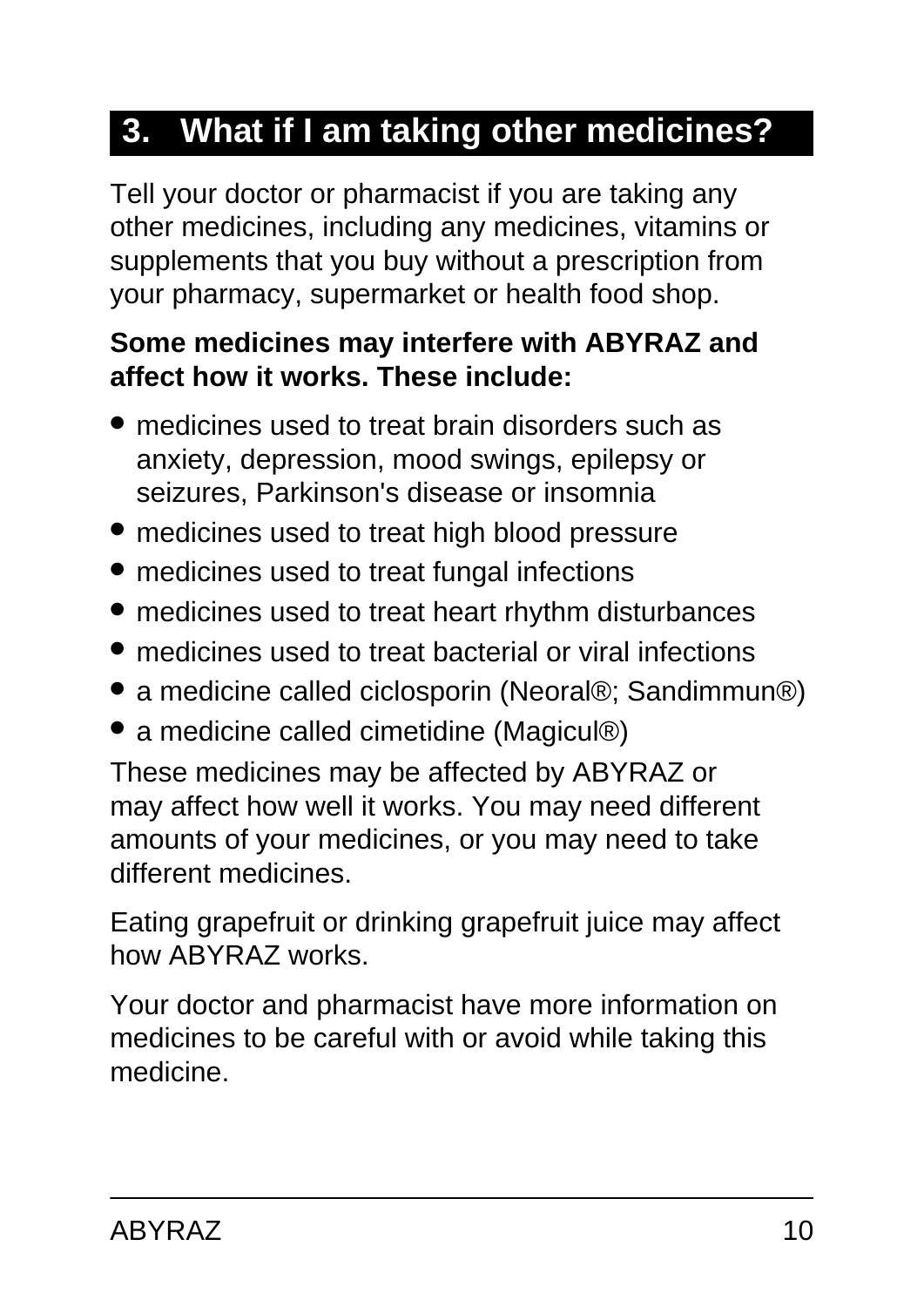**Check with your doctor or pharmacist if you are not sure about what medicines, vitamins or supplements you are taking and if these affect ABYRAZ.**

## <span id="page-10-0"></span>**4. How do I use ABYRAZ?**

### **How much to take / use**

- Unless your doctor gives you other directions, you should take ABYRAZ only once a day.
- ABYRAZ tablets should be swallowed whole with a full glass of water.
- Follow the instructions provided and use ABYRAZ until your doctor tells you to stop.
- ABYRAZ helps to control your condition but does not cure it. Therefore, you must take ABYRAZ every day. Improvement in symptoms may take several days to some weeks to occur. Even if you feel better do not stop taking ABYRAZ unless your doctor tells you to.

### **When to take / use**

• Take ABYRAZ at the same time each day.

Taking the medicine at the same time each day will have the best effect. It will also help you remember when to take it.

• It does not matter whether you take ABYRAZ with or without food. Medicine name] should be used [insert as relevant].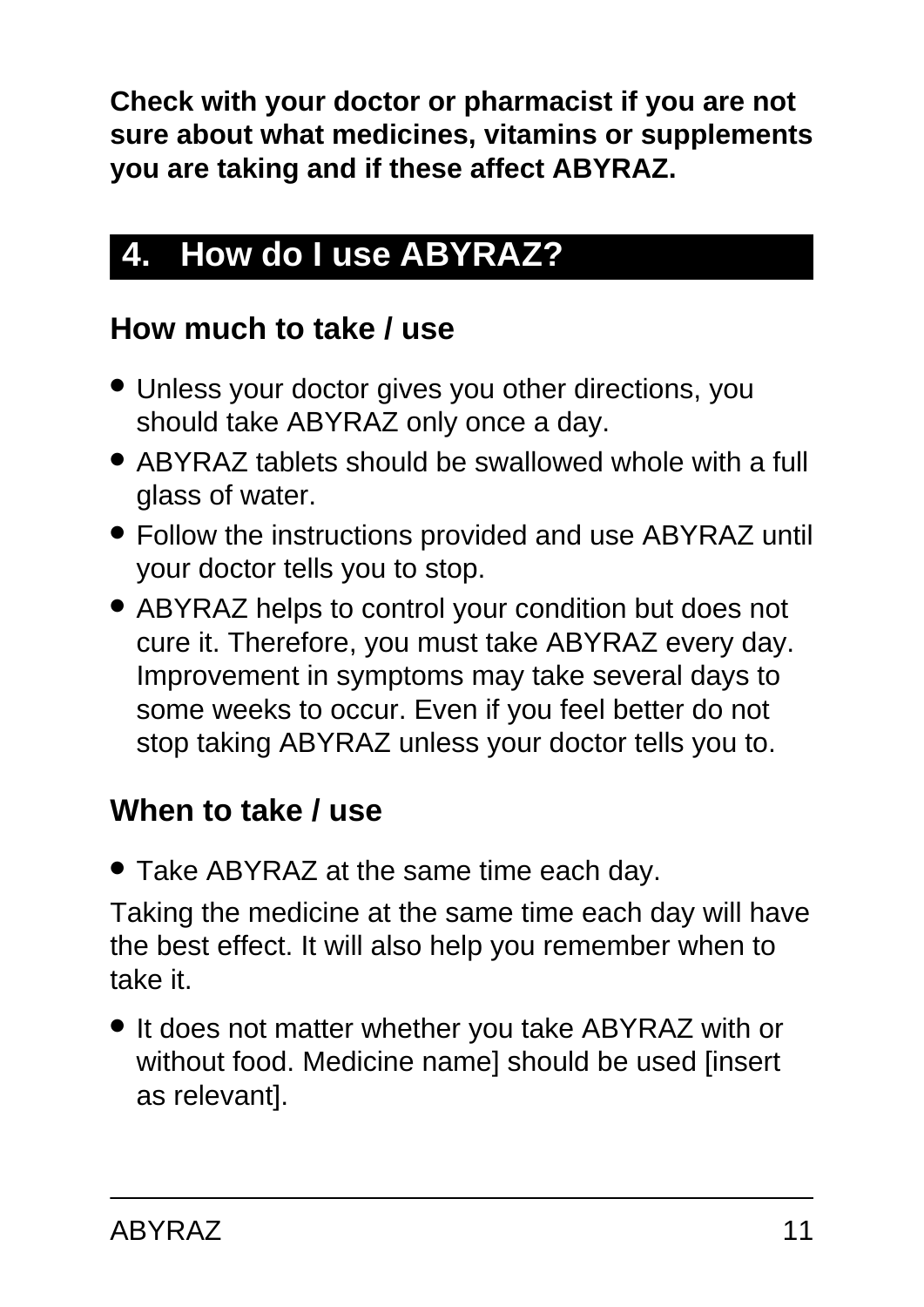## **If you forget to use ABYRAZ**

ABYRAZ should be used regularly at the same time each day. If you miss your dose at the usual time, follow the instructions below:

**If it is almost time for your next dose, skip the dose you missed and take your next dose when you are meant to.**

**Otherwise, take it as soon as you remember, and then go back to taking your medicine as you would normally.**

**Do not take a double dose to make up for the dose that you missed.**

This may increase the chance of you getting an unwanted side effect.

**If you are not sure what to do, ask your doctor or pharmacist.**

**If you have trouble remembering to take your medicine, ask your pharmacist for some hints.**

### **If you use too much ABYRAZ**

If you think that you have used too much, you may need urgent medical attention.

### **You should immediately:**

- phone the Poisons Information Centre (Australia telephone 13 11 26) for advice, or
- contact your doctor, or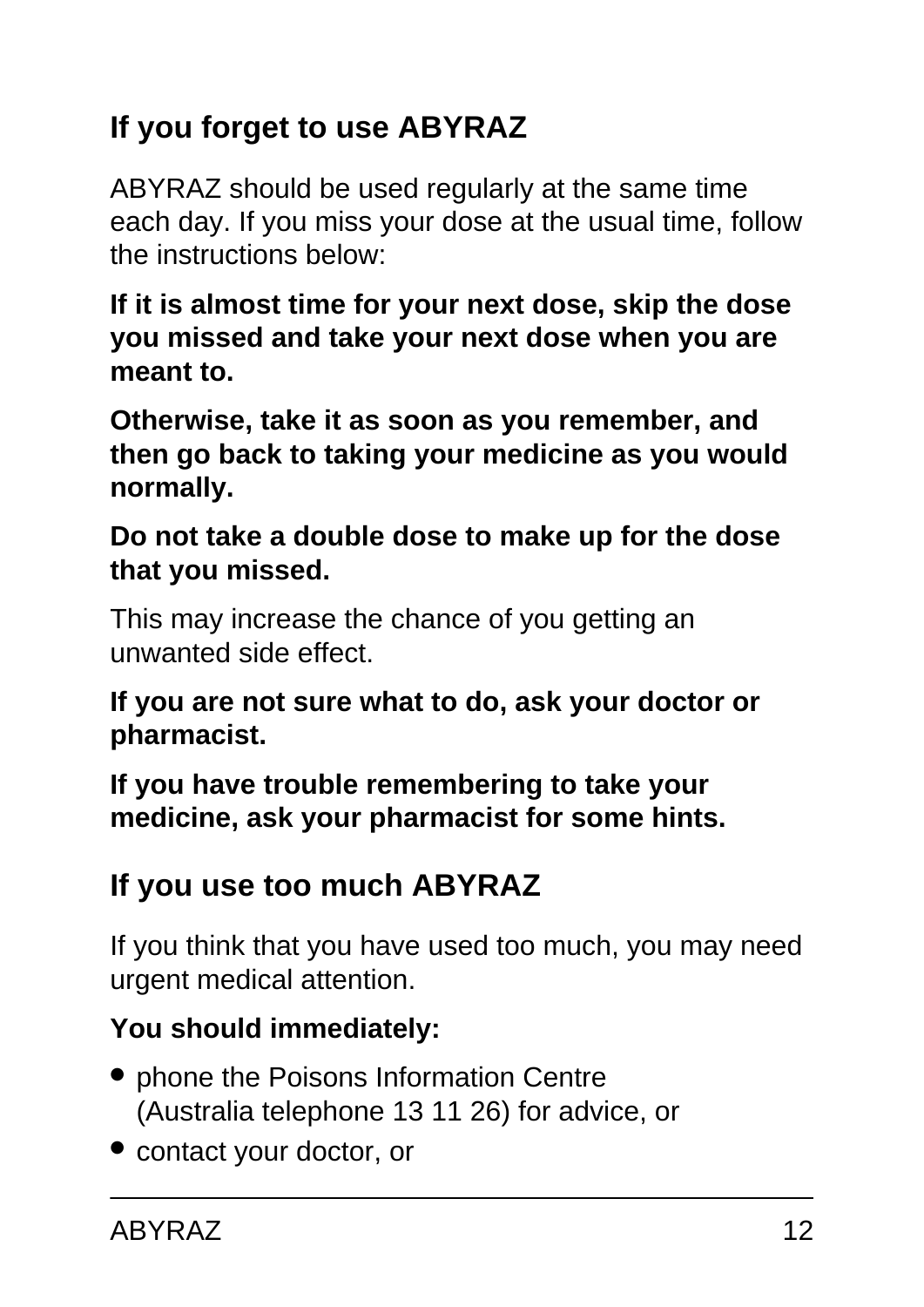• go to the Emergency Department at your nearest hospital.

**You should do this even if there are no signs of discomfort or poisoning.**

## <span id="page-12-0"></span>**5. What should I know while using ABYRAZ?**

### **Things you should do**

- If you are about to be started on any new medicine, remind your doctor and pharmacist that you are taking ABYRAZ.
- Tell any other doctors, dentists, and pharmacists who treat you that you are taking ABYRAZ.
- If you are going to have any kind of surgery that needs a general anaesthetic, tell your doctor or dentist that you are taking ABYRAZ.
- Keep all of your doctor's appointments so that your progress can be checked.

## **Call your doctor straight away if you:**

● If you become pregnant while taking ABYRAZ. Remind any doctor, dentist or pharmacist that you visit that you are using ABYRAZ.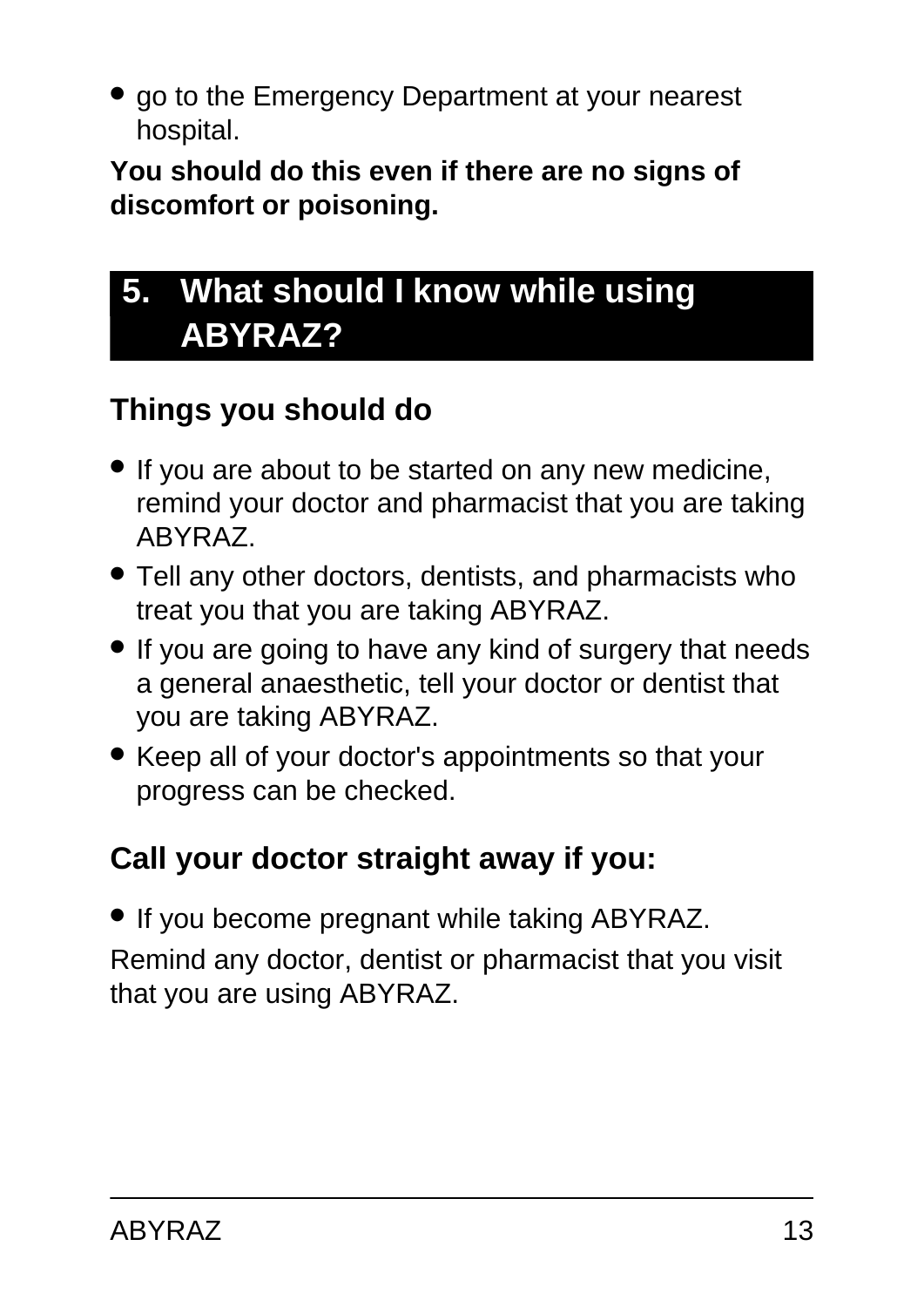### **Things you should not do**

- **Do not give ABYRAZ to anyone else, even if their symptoms seem similar or they have the same condition as you.**
- **Do not take ABYRAZ to treat any other complaints unless your doctor tells you to.**
- **Do not stop taking ABYRAZ or lower the dosage, even if you are feeling better, without checking with your doctor.** If you stop taking ABYRAZ suddenly your condition may worsen.
- **Do not take more of this medicine and do not take it more often than your doctor has ordered.**

#### **Make sure you keep cool in hot weather and keep warm in cool weather.**

ABYRAZ may affect the way your body reacts to temperature changes. It may prevent sweating, even during heatwaves. You may feel dizzy or faint if you are too hot. To stay cool in hot weather, try to do the following:

- wear light clothing
- spend time in air-conditioned environments (or keep windows open and use electric fans)
- drink plenty of water
- take cool baths or showers and avoid hot baths and saunas
- try to restrict exercise or heavy work to cool parts of the day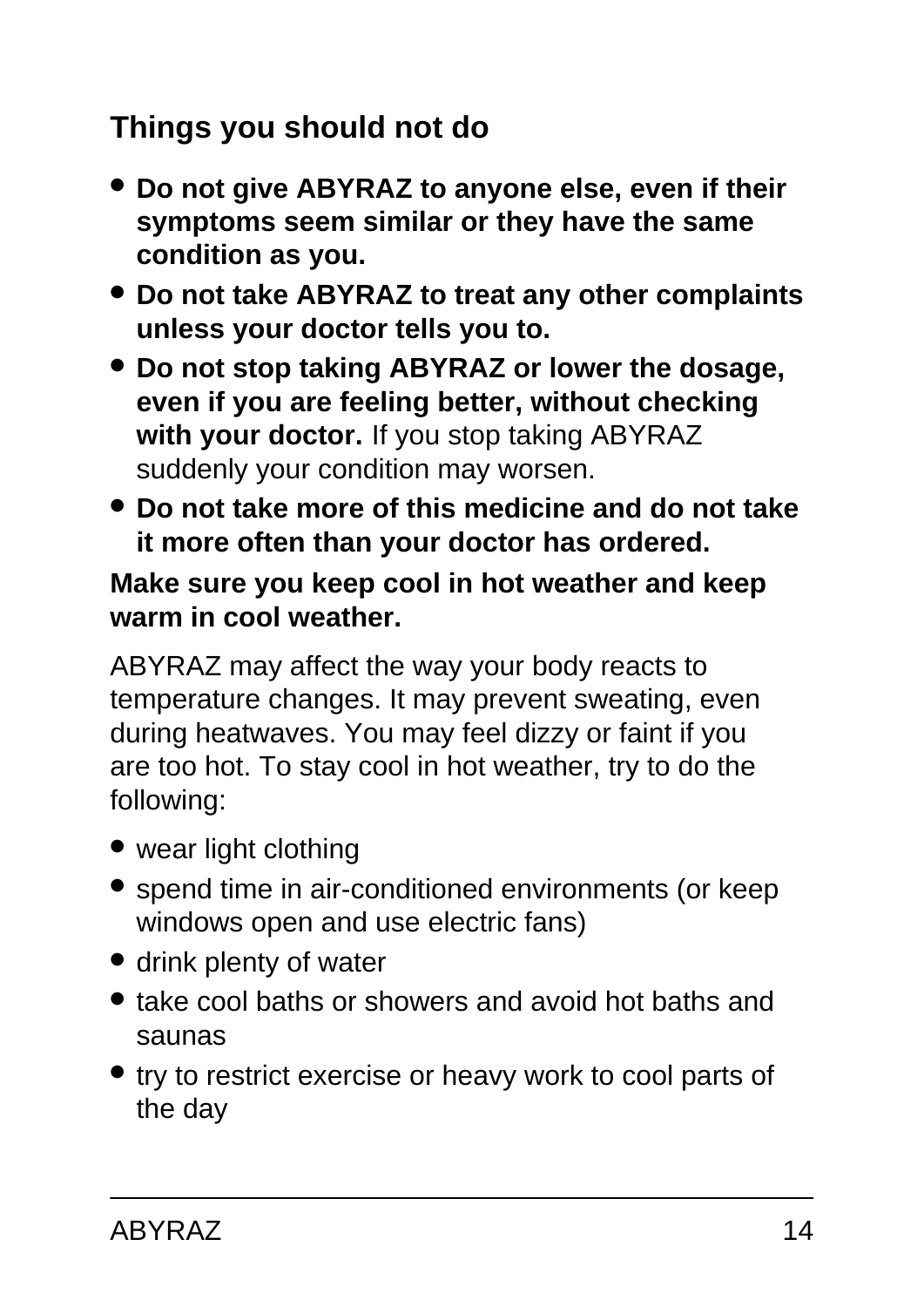## **Driving or using machines**

**Make sure you know how you react to ABYRAZ before you drive a car, operate machinery or do anything else that could be dangerous if you are dizzy or light-headed or not alert.**

ABYRAZ may cause some people to become drowsy or less alert than they are normally or cause lightheadedness, dizziness or tiredness. If this occurs do not undertake the activity.

#### **If ABYRAZ makes you feel light-headed, dizzy or faint, be careful when getting up from a sitting or lying position.**

Standing up slowly, especially when you get up from bed or chairs, will help your body get used to the change in position and blood pressure. If this problem continues or gets worse, talk to your doctor.

### **Drinking alcohol**

#### **Tell your doctor if you drink alcohol.**

#### **Be careful when drinking alcohol while taking ABYRAZ.**

Your doctor may suggest you avoid alcohol while you are being treated with ABYRAZ.

### **Looking after your medicine**

• Store ABYRAZ in a cool place where the temperature stays below 25°C.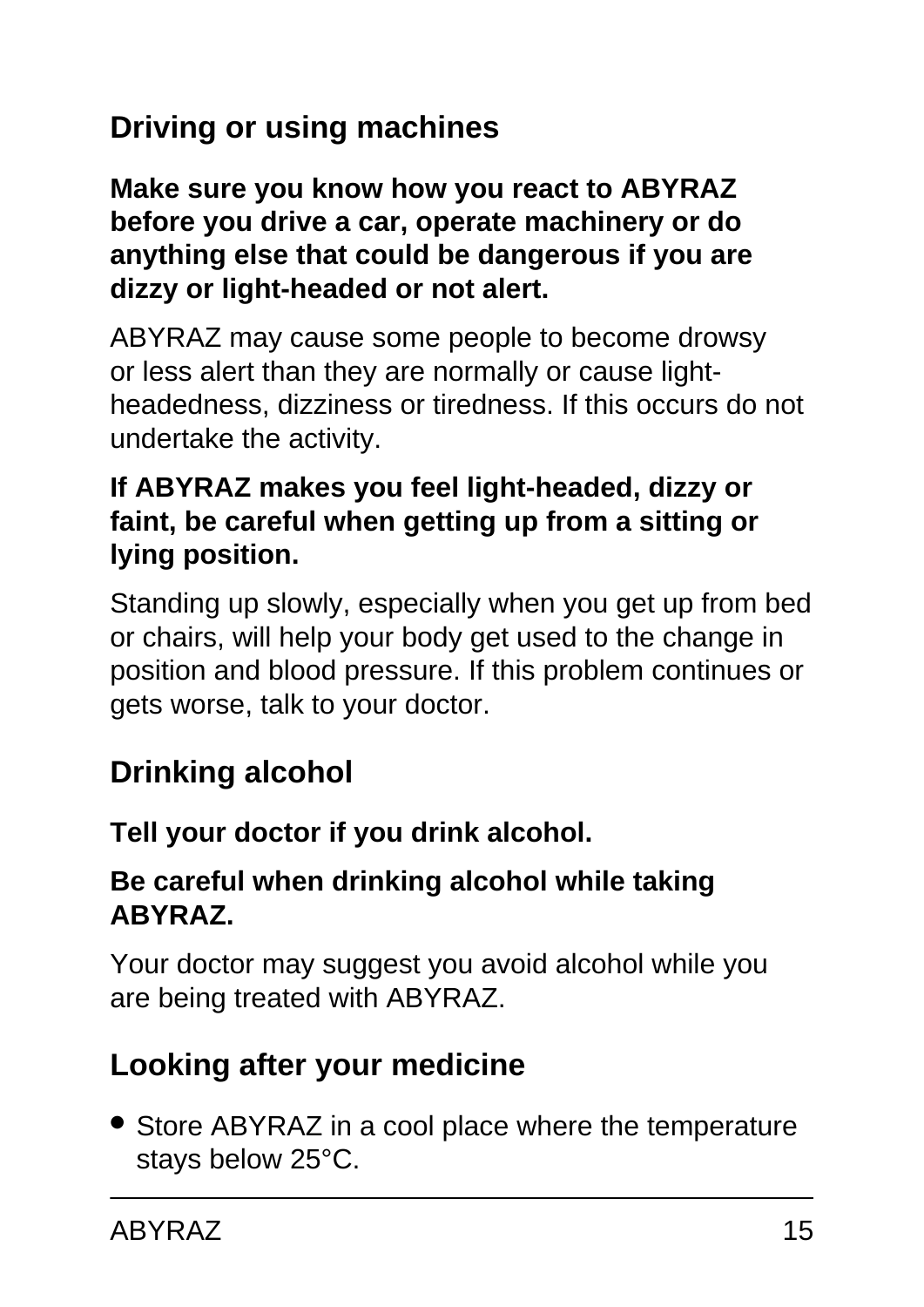Heat and dampness can destroy some medicines.

Follow the instructions in the carton on how to take care of your medicine properly.

Store it in a cool dry place away from moisture, heat or sunlight; for example, do not store it:

- in the bathroom or near a sink, or
- in the car or on window sills.

### **Keep it where young children cannot reach it.**

A locked cupboard at least one-and-a-half metres above the ground is a good place to store medicines.

## **When to discard your medicine (as relevant)**

**If your doctor tells you to stop taking this medicine or the expiry date has passed, ask your pharmacist what to do with any medicine that is left over.**

### **Getting rid of any unwanted medicine**

If you no longer need to use this medicine or it is out of date, take it to any pharmacy for safe disposal.

Do not use this medicine after the expiry date.

## <span id="page-15-0"></span>**6. Are there any side effects?**

All medicines can have side effects. If you do experience any side effects, most of them are minor and temporary. However, some side effects may need medical attention.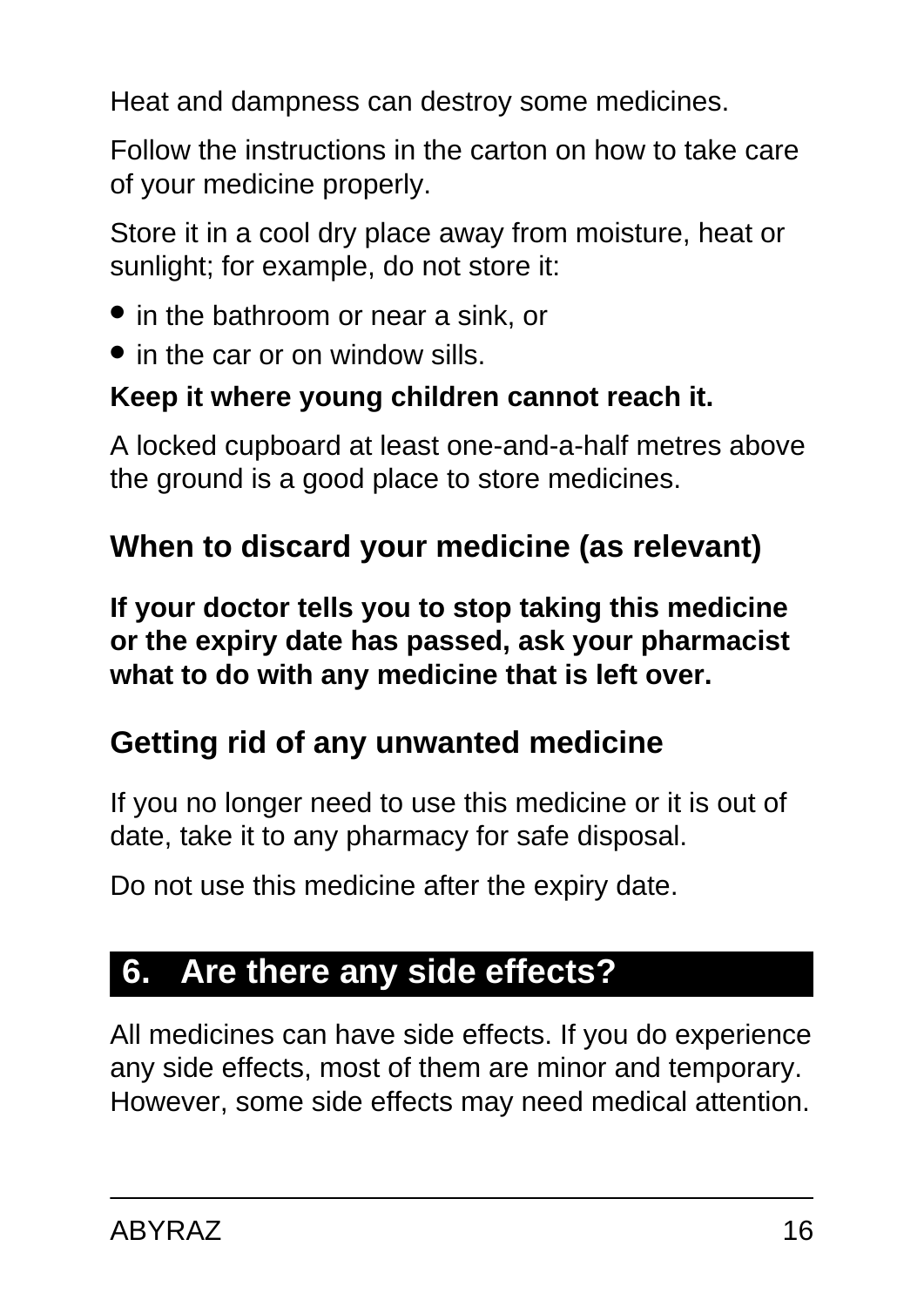See the information below and, if you need to, ask your doctor or pharmacist if you have any further questions about side effects.

ABYRAZ is generally well-tolerated and the side effects are often hard to distinguish from disease symptoms. It is important to tell your doctor as soon as possible about unwanted side effects.

| Less serious side effects What to do                                                               |                                                                                                      |
|----------------------------------------------------------------------------------------------------|------------------------------------------------------------------------------------------------------|
| <b>Gastrointestinal related:</b><br>• Indigestion<br>• Vomiting<br>• Constipation<br>Pain related: | Speak to your doctor if<br>you have any of these<br>less serious side effects<br>and they worry you. |
| $\bullet$ Headache<br>Chest pain<br><b>General well-being</b><br>related:                          |                                                                                                      |
| Insomnia<br>Light-headedness<br><b>Drowsiness</b><br>Agitation<br>Anxiety                          |                                                                                                      |

### **Less serious side effects**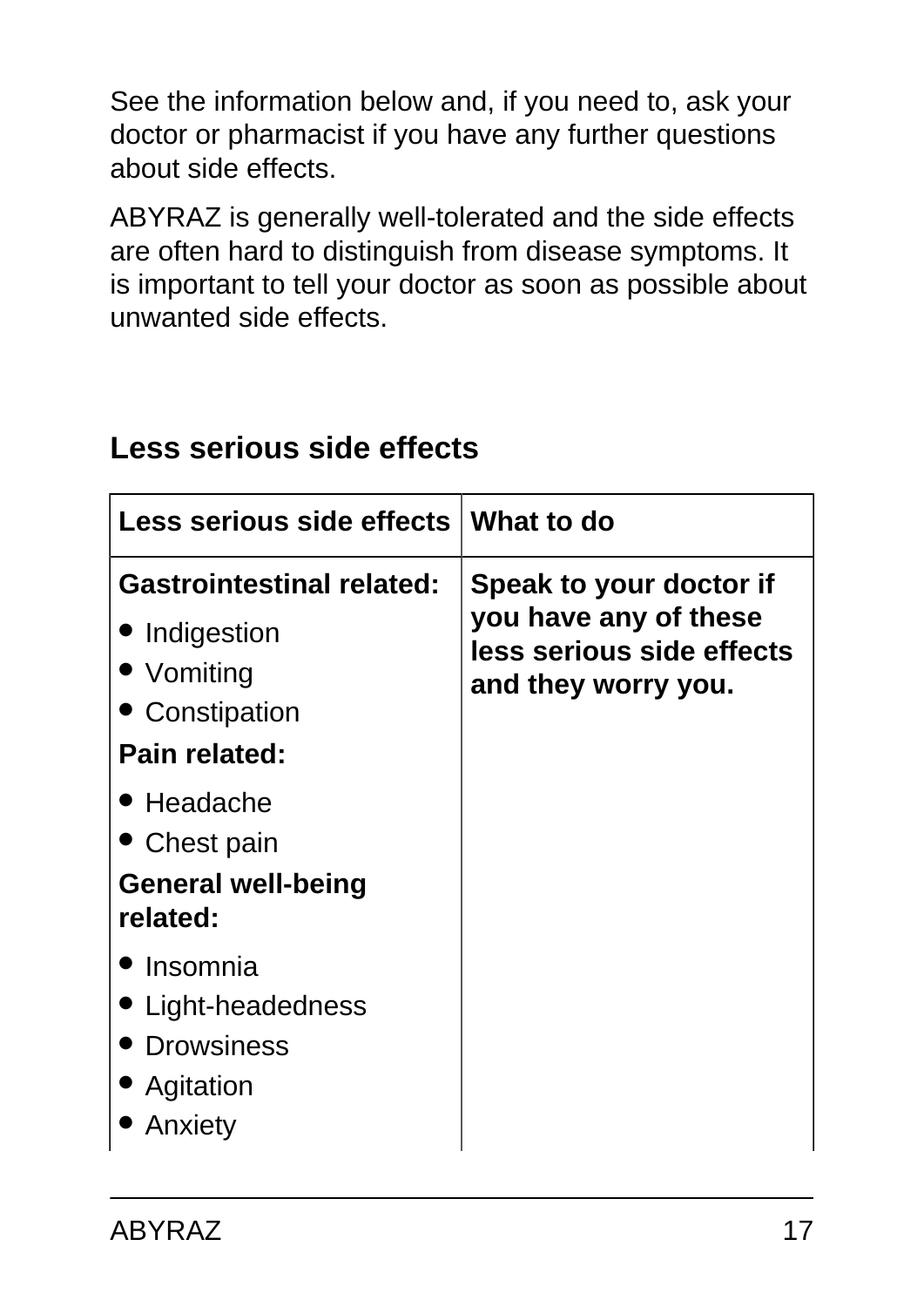| Less serious side effects   What to do                                                                                                                                                                                                                                                                                                                                                                                                                                                                                                                                                                                                              |  |
|-----------------------------------------------------------------------------------------------------------------------------------------------------------------------------------------------------------------------------------------------------------------------------------------------------------------------------------------------------------------------------------------------------------------------------------------------------------------------------------------------------------------------------------------------------------------------------------------------------------------------------------------------------|--|
| Inability to sit or stand<br>still; restless movement<br>of the arms and legs<br>such as tapping,<br>marching in places,<br>rocking, crossing and<br>uncrossing the legs<br>• Feeling dizzy especially<br>when getting up from a<br>lying or sitting position<br>• Altered or increased<br>sexual interest<br>$\bullet$ High blood sugar<br>(excessive thirst, hunger<br>and weakness) or the<br>onset or worsening of<br>diabetes<br>' Weight gain<br>• Weight loss<br>Loss of appetite<br><b>Excessive sweating</b><br><b>Drowsiness</b><br>High blood pressure<br>Difficulty swallowing<br><b>Hiccups</b><br><b>Nausea</b><br>Infection related: |  |
|                                                                                                                                                                                                                                                                                                                                                                                                                                                                                                                                                                                                                                                     |  |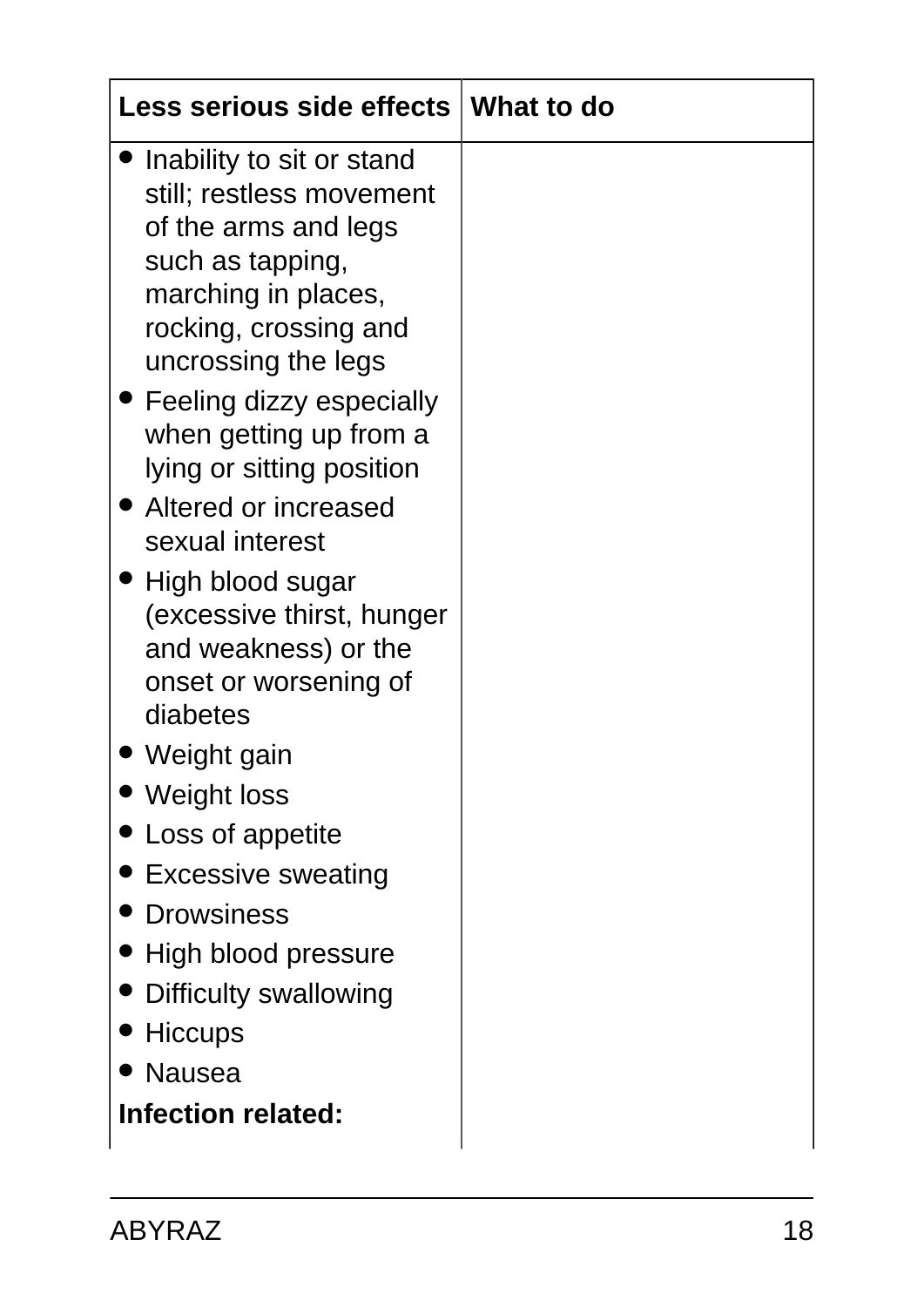| Less serious side effects What to do                                                    |  |
|-----------------------------------------------------------------------------------------|--|
| • Frequent infections such<br>a fever, severe chills,<br>sore throat or mouth<br>ulcers |  |
| <b>Bleeding related:</b>                                                                |  |
| • Bleeding or bruising<br>more easily than normal                                       |  |
| <b>Speech related:</b>                                                                  |  |
| • Speech disorder<br><b>Bladder related:</b>                                            |  |
| • Urinary incontinence                                                                  |  |

### **Serious side effects**

| Serious side effects                                                                                                                                                                         | What to do                                                                                                                                                             |
|----------------------------------------------------------------------------------------------------------------------------------------------------------------------------------------------|------------------------------------------------------------------------------------------------------------------------------------------------------------------------|
| Pain related:<br>• Muscle pain, muscle<br>weakness or muscle<br>stiffness<br>• Painful irreversible<br>erection<br><b>General well-being</b><br>related:<br>• Seizure, fits or<br>convulsion | Call your doctor straight<br>away, or go straight<br>to the Emergency<br>Department at your<br>nearest hospital if you<br>notice any of these<br>serious side effects. |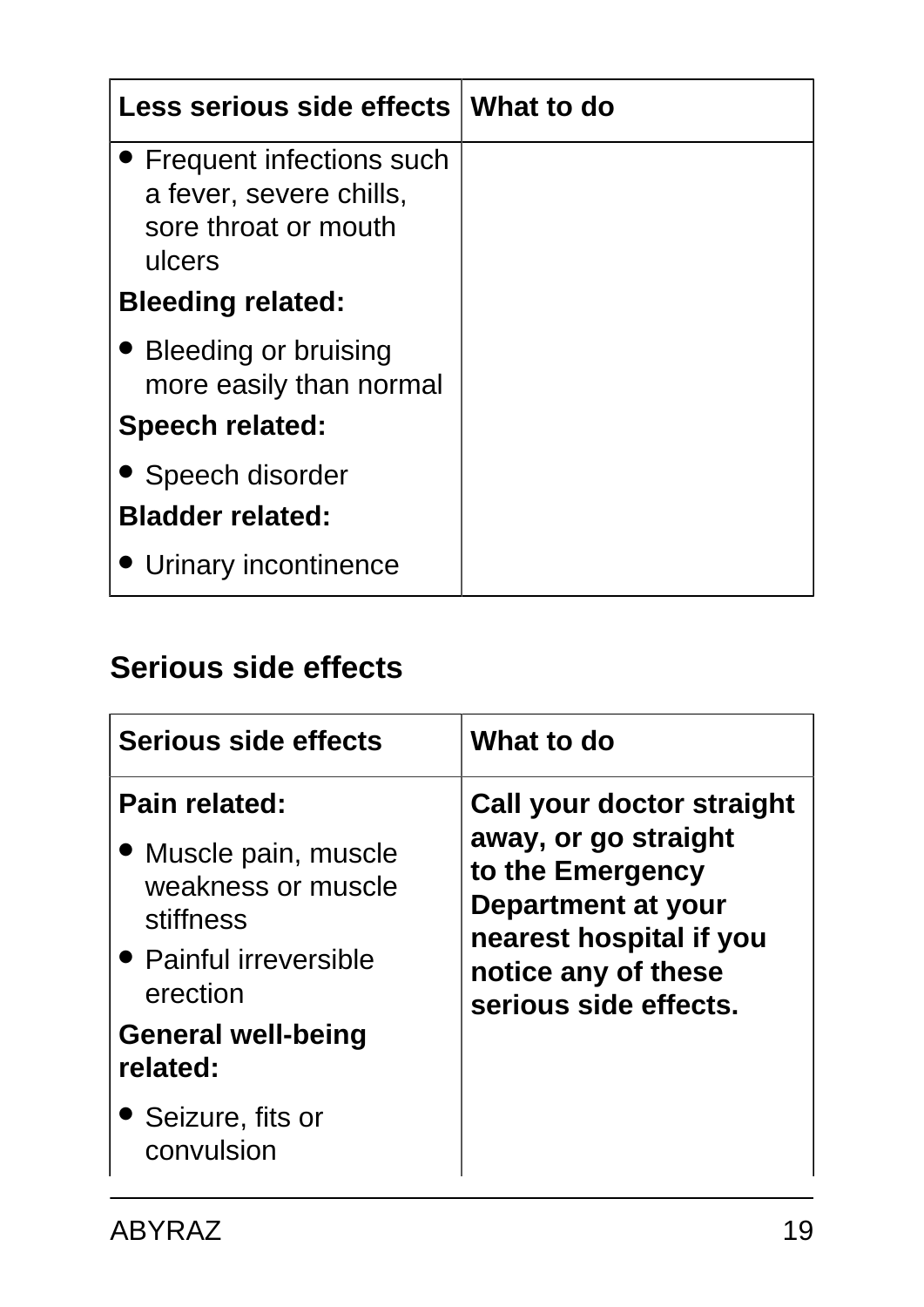| <b>Serious side effects</b>                                                                                                                                                                                                                                                                                                                                                                                                                                                                                                                                                                                                                                                                                   | <b>What to do</b> |
|---------------------------------------------------------------------------------------------------------------------------------------------------------------------------------------------------------------------------------------------------------------------------------------------------------------------------------------------------------------------------------------------------------------------------------------------------------------------------------------------------------------------------------------------------------------------------------------------------------------------------------------------------------------------------------------------------------------|-------------------|
| • Fainting<br>Abnormal movements<br>of the tongue, or other<br>uncontrolled movements<br>of the tongue, mouth,<br>cheeks, eyes or jaw<br>which may progress to<br>the arms and legs<br>▶ Sudden increase in<br>body temperature,<br>sweating, fast heart<br>beat, muscle stiffness,<br>high blood pressure and<br>convulsions<br>Disorder of body<br>temperature regulation<br>resulting in low body<br>temperature or high<br>body temperature<br>$\blacktriangleright$ Yellowing of the skin<br>and/or eyes, also called<br>jaundice with or without<br>nausea, vomiting, loss<br>of appetite, feeling<br>generally unwell,<br>fever, itching and dark<br>coloured urine<br><b>Allergy related:</b><br>Rash |                   |
|                                                                                                                                                                                                                                                                                                                                                                                                                                                                                                                                                                                                                                                                                                               |                   |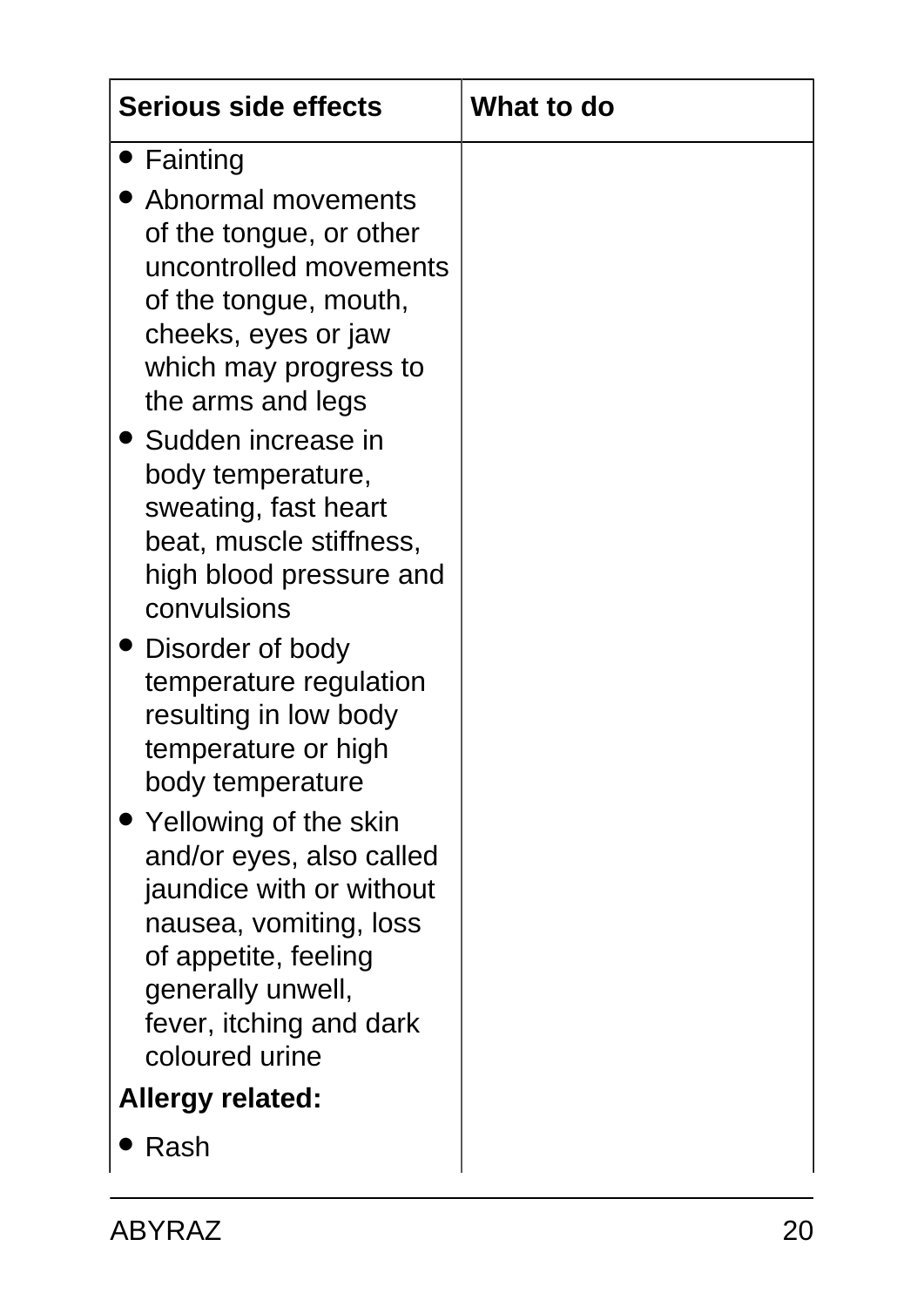| <b>Serious side effects</b>                                                                                                                                                                                                        | What to do |
|------------------------------------------------------------------------------------------------------------------------------------------------------------------------------------------------------------------------------------|------------|
| Allergic reaction (rash,<br>itching or hives on<br>the skin; shortness of<br>breath, wheezing or<br>difficulty breathing;<br>swelling of the face, lips,<br>tongue, throat or other<br>parts of the body) with or<br>without fever |            |
| <b>Inflammation related:</b>                                                                                                                                                                                                       |            |
| • Inflammation of the<br>pancreas, severe upper<br>stomach pain often with<br>nausea and vomiting                                                                                                                                  |            |
| <b>Infection related:</b>                                                                                                                                                                                                          |            |
| • Serious lung infection<br>with fever, chills,<br>shortness of breath,<br>cough, chest pain and<br>blood streaked phlegm<br><b>Bladder related:</b>                                                                               |            |
|                                                                                                                                                                                                                                    |            |
| Difficulty in passing<br>urine                                                                                                                                                                                                     |            |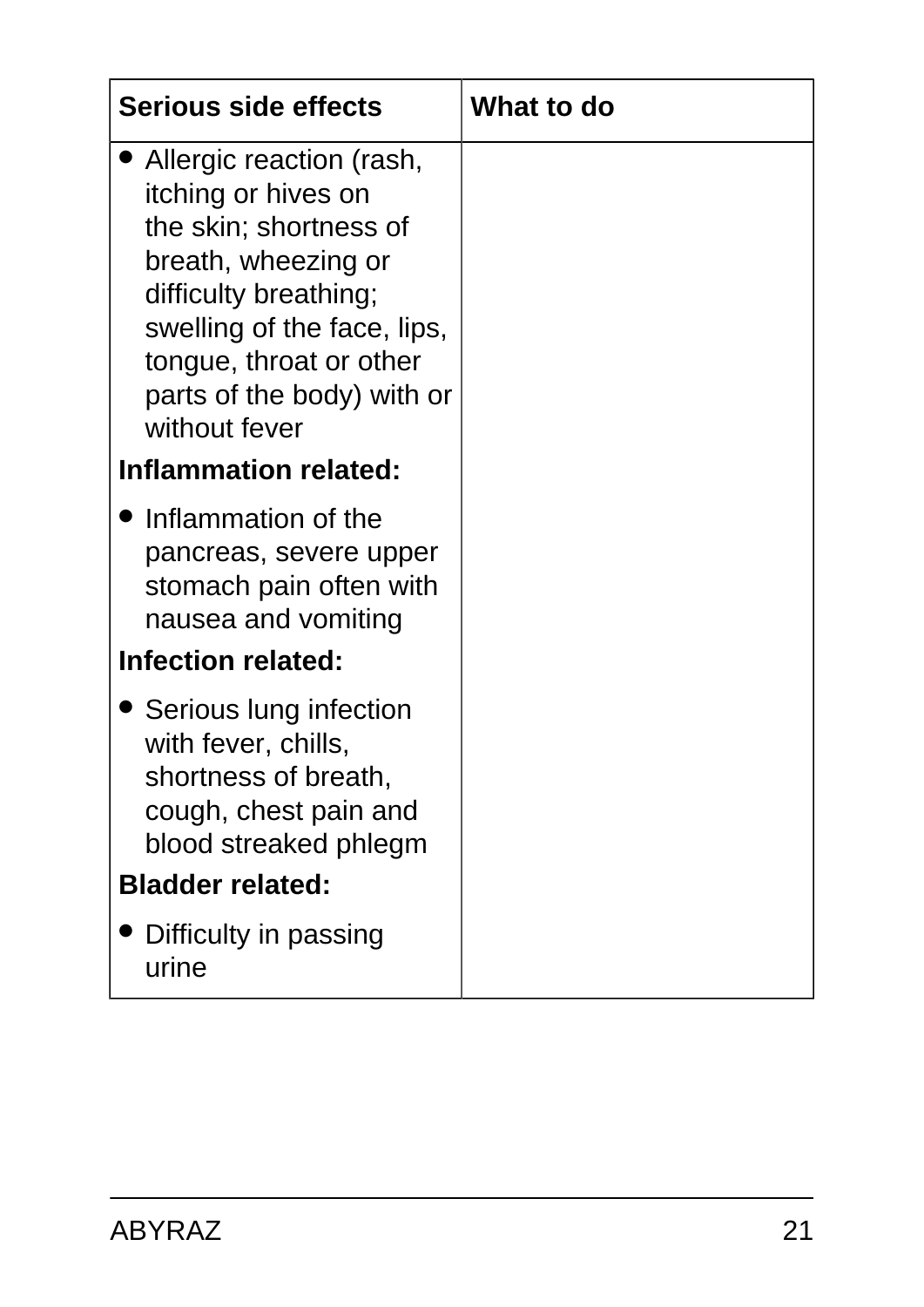| <b>Serious side effects</b>                                                                                                                                                                                                                                                                                                                                                                               | What to do                                                                                                                                                             |
|-----------------------------------------------------------------------------------------------------------------------------------------------------------------------------------------------------------------------------------------------------------------------------------------------------------------------------------------------------------------------------------------------------------|------------------------------------------------------------------------------------------------------------------------------------------------------------------------|
| <b>Mental related:</b><br>Thoughts or talk about<br>death or suicide;<br>thoughts or doing<br>harm to others; any<br>recent attempts at self-<br>harm; an increase in<br>aggressive behaviour,<br>irritability or agitation.<br>If you or someone you<br>know is showing these<br>signs, contact your<br>doctor or mental health<br>advisor right away or go<br>to the nearest hospital<br>for treatment. | Call your doctor straight<br>away, or go straight<br>to the Emergency<br>Department at your<br>nearest hospital if you<br>notice any of these<br>serious side effects. |

#### **Tell your doctor if you have obsessive (recurring) thoughts or behaviours or trouble controlling impulsive urges or while taking ABYRAZ.**

Obsessive compulsive behaviours (feeling the need to check things repeatedly or having certain thoughts repeatedly), gambling urges, sexual urges, compulsive spending, binge or compulsive eating and other urges have occurred in some patients.

### **Tell your doctor or pharmacist if you notice anything else that may be making you feel unwell.**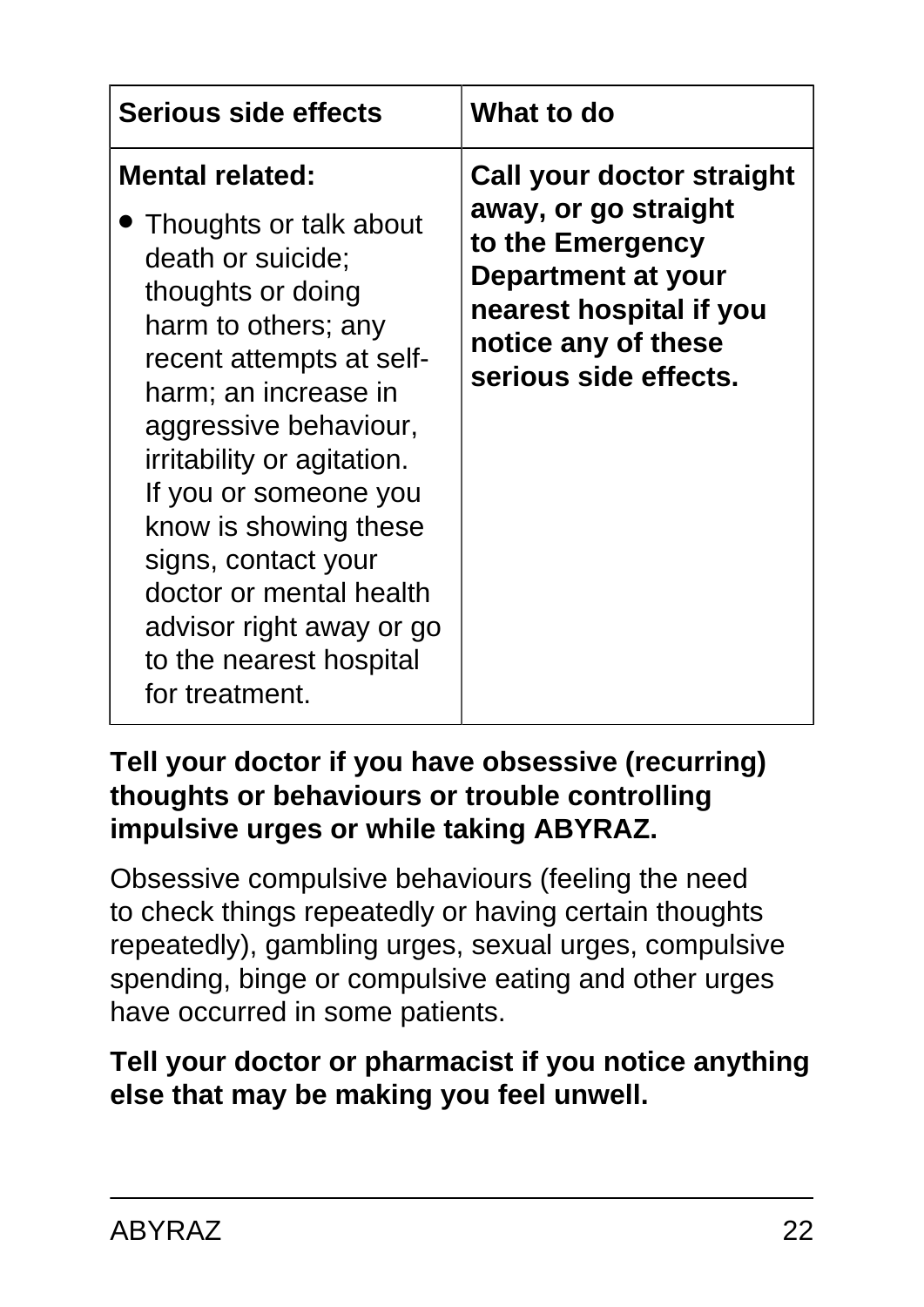### **Other side effects not listed here may occur in some people**.

While taking ABYRAZ, some elderly patients with dementia have suffered serious side effects such as a "mini" stroke, stroke, pneumonia or heart problems. These serious side effects can be life threatening.

#### **Do not be alarmed by the following lists of side effects.**

You may not experience any or only some of them.

## **Reporting side effects**

After you have received medical advice for any side effects you experience, you can report side effects to the Therapeutic Goods Administration online at [www.tga.gov.au/reporting-problems.](http://www.tga.gov.au/reporting-problems) By reporting side effects, you can help provide more information on the safety of this medicine.

**Always make sure you speak to your doctor or pharmacist before you decide to stop taking any of your medicines.**

## <span id="page-22-0"></span>**7. Product details**

This medicine is only available with a doctor's prescription.

### **What ABYRAZ contains**

| <b>Active ingredient</b> | Aripiprazole |
|--------------------------|--------------|
|--------------------------|--------------|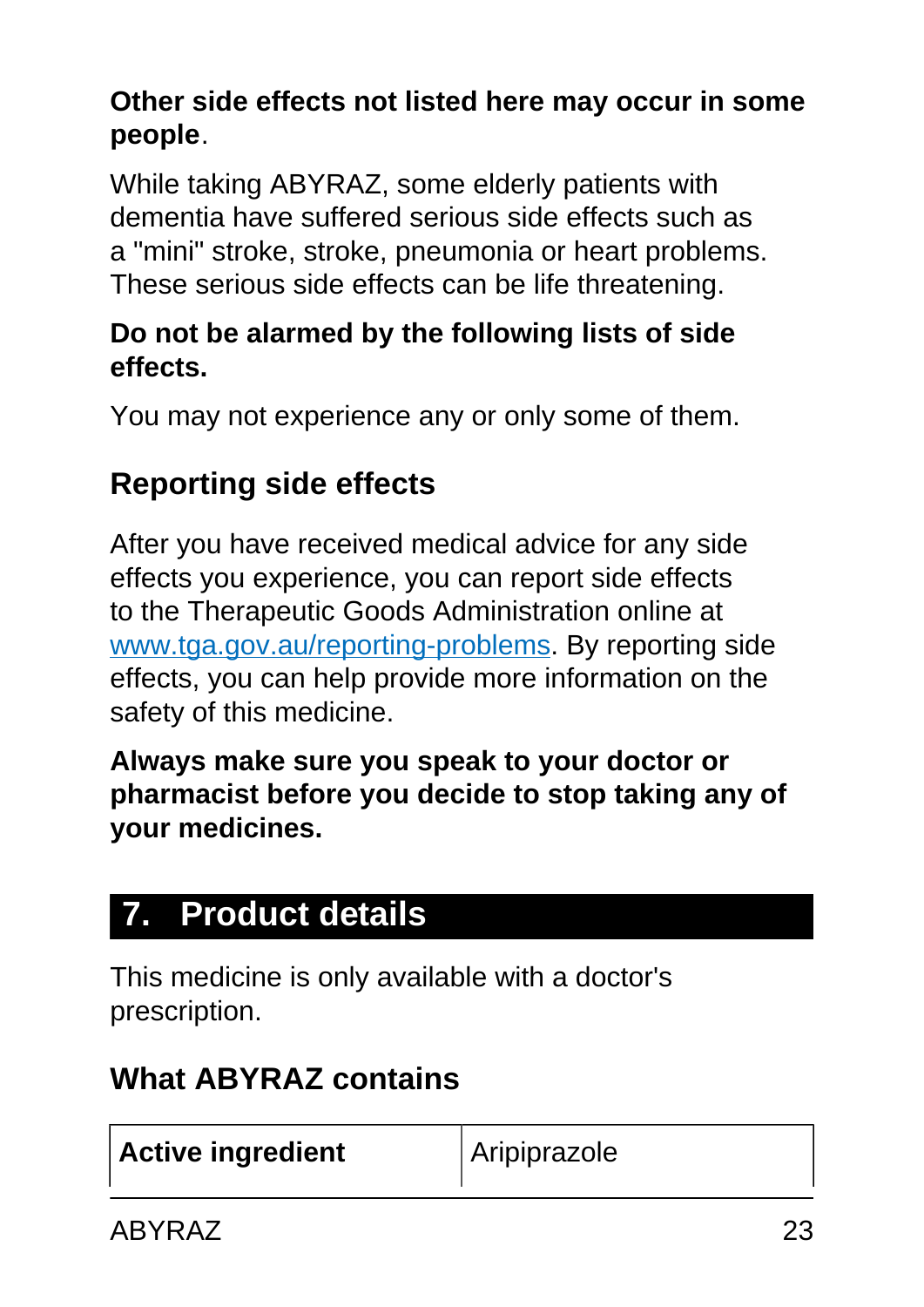| (main ingredient)                                  |                                                                                                                            |
|----------------------------------------------------|----------------------------------------------------------------------------------------------------------------------------|
| <b>Other ingredients</b><br>(inactive ingredients) | sodium starch glycollate<br>Type A<br>microcrystalline cellulose<br>lactose monohydrate<br>hyprolose<br>magnesium stearate |
|                                                    | The following colourants<br>are also present in the<br>tablets:                                                            |
|                                                    | 10 mg & 30 mg tablets -<br>iron oxide red<br>• 15 mg tablets - iron<br>oxide yellow                                        |
| <b>Potential allergens</b>                         | <b>ABYRAZ contains sugars</b><br>(as lactose).                                                                             |

**Do not take this medicine if you are allergic to any of these ingredients.**

### **What ABYRAZ looks like**

ABYRAZ 10 mg tablets are pink, oblong, biconvex tablets. The tablets are debossed with "ARZ" and "10" on one side. (AUST R 159503).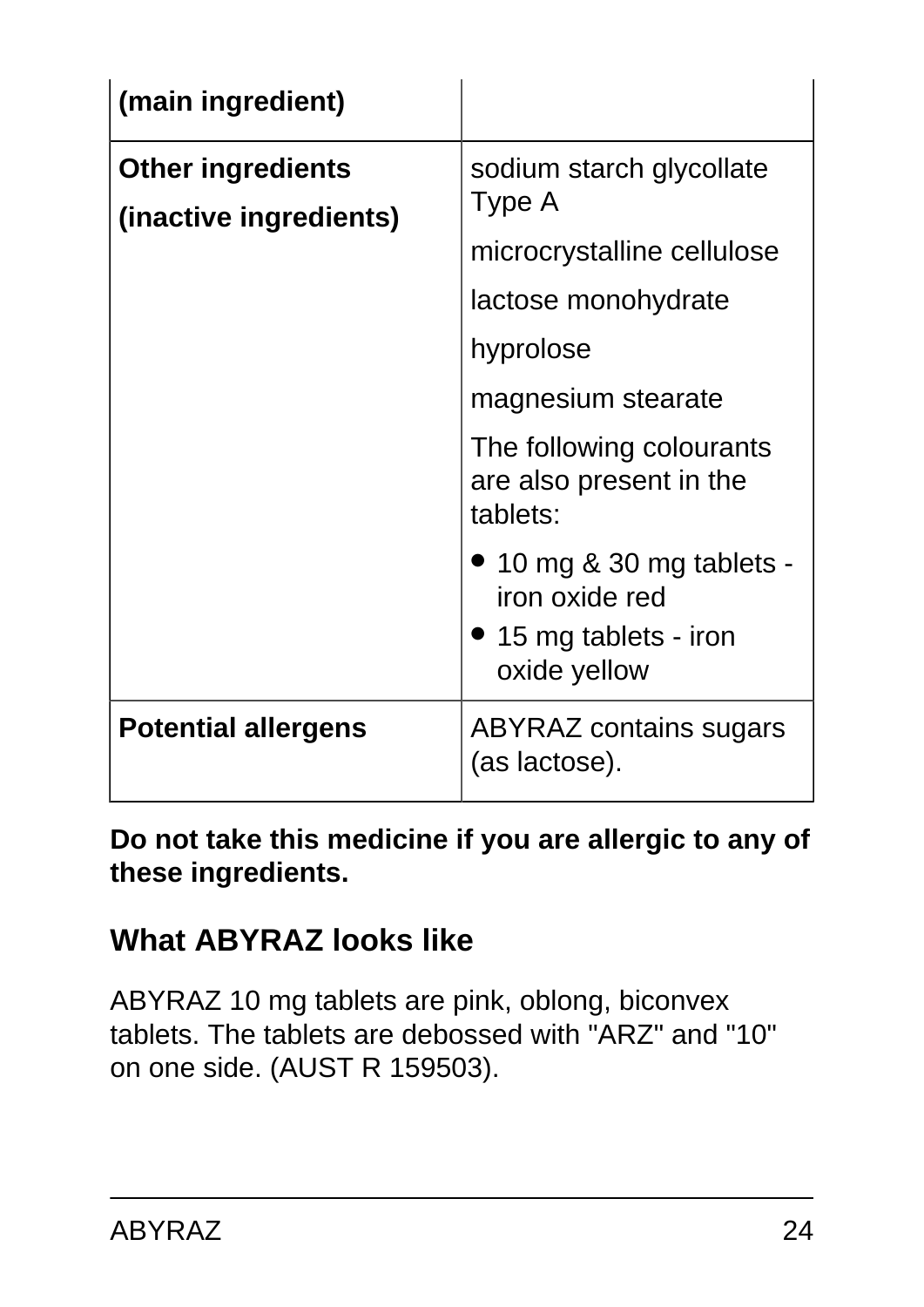ABYRAZ 15 mg tablets are yellow, round, biconvex tablets. The tablets are debossed with "ARZ" and "15" on one side.

(AUST R 159506).

ABYRAZ 20 mg tablets are white, round, biconvex tablets. The tablets are debossed with "ARZ" and "20" on one side.

(AUST R 159505).

ABYRAZ 30 mg tablets are pink, round, biconvex tablets. The tablets are debossed with "ARZ" and "30" on one side.

(AUST R 159504).

### **Who distributes ABYRAZ**

Alphapharm Pty Ltd trading as Viatris

Level 1, 30 The Bond

30-34 Hickson Road

Millers Point NSW 2000

www.viatris.com.au

Phone: 1800 274 276

This leaflet was prepared in July 2021.

ABYRAZ**®** is a Viatris company trade mark